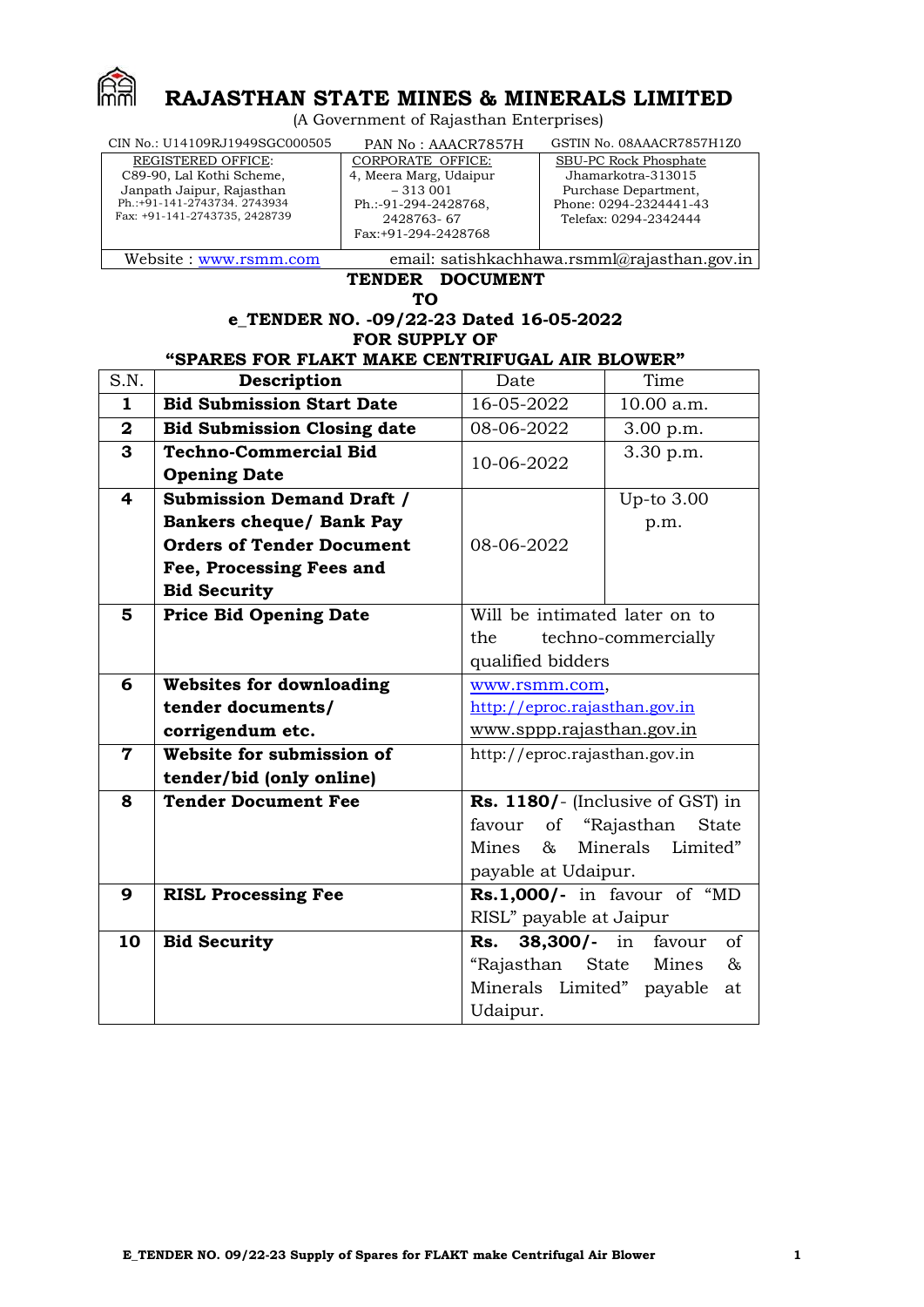

# **RAJASTHAN STATE MINES & MINERALS LIMITED**

(A Government of Rajasthan Enterprises)

| CIN No.: U14109RJ1949SGC000505                                                                                                                       | PAN No: AAACR7857H                                                                                                         | GSTIN No. 08AAACR7857H1Z0                                                                                              |  |
|------------------------------------------------------------------------------------------------------------------------------------------------------|----------------------------------------------------------------------------------------------------------------------------|------------------------------------------------------------------------------------------------------------------------|--|
| <b>REGISTERED OFFICE:</b><br>C89-90, Lal Kothi Scheme,<br>Janpath Jaipur, Rajasthan<br>Ph.:+91-141-2743734. 2743934<br>Fax: +91-141-2743735, 2428739 | CORPORATE OFFICE:<br>-4.<br>Meera Marg, Udaipur $-313$<br>001<br>Ph.:-91-294-2428768,<br>2428763-67<br>Fax:+91-294-2428768 | SBU-PC Rock Phosphate<br>Jhamarkotra-313015<br>Purchase Department,<br>Phone: 0294-2324441-43<br>Telefax: 0294-2342444 |  |
|                                                                                                                                                      | email: satishkachhawa.rsmml@rajasthan.gov.in<br>Website: www.rsmm.com                                                      |                                                                                                                        |  |

# **e-TENDER NO. 09/22-23 dated 16-05-2022**

# **NOTICE INVITING e-TENDER**

e- Tenders in Two parts (Techno Commercial Part & Price Part) are invited from reputed suppliers as detailed hereunder:-

| <b>Description</b>                                           | Bid Security (in Rs.) Due date of opening |                       |
|--------------------------------------------------------------|-------------------------------------------|-----------------------|
| Supply of Spares for<br>FLAKT make Centrifugal<br>Air Blower | $38,300/-$                                | 10-06-2022 at 3.30 pm |

For more details, visit us on web site [www.rsmm.com](http://www.rsmm.com/), [www.eproc.rajasthan.gov.in](http://www.eproc.rajasthan.gov.in/), [www.sppp.rajasthan.gov.in](http://www.sppp.rajasthan.gov.in/) or contact R.GM (MM), SBU-PC, Rock Phosphate, Jhamarkotra at the above address.

> (Satish Kachhawa) R.General Manager (MM)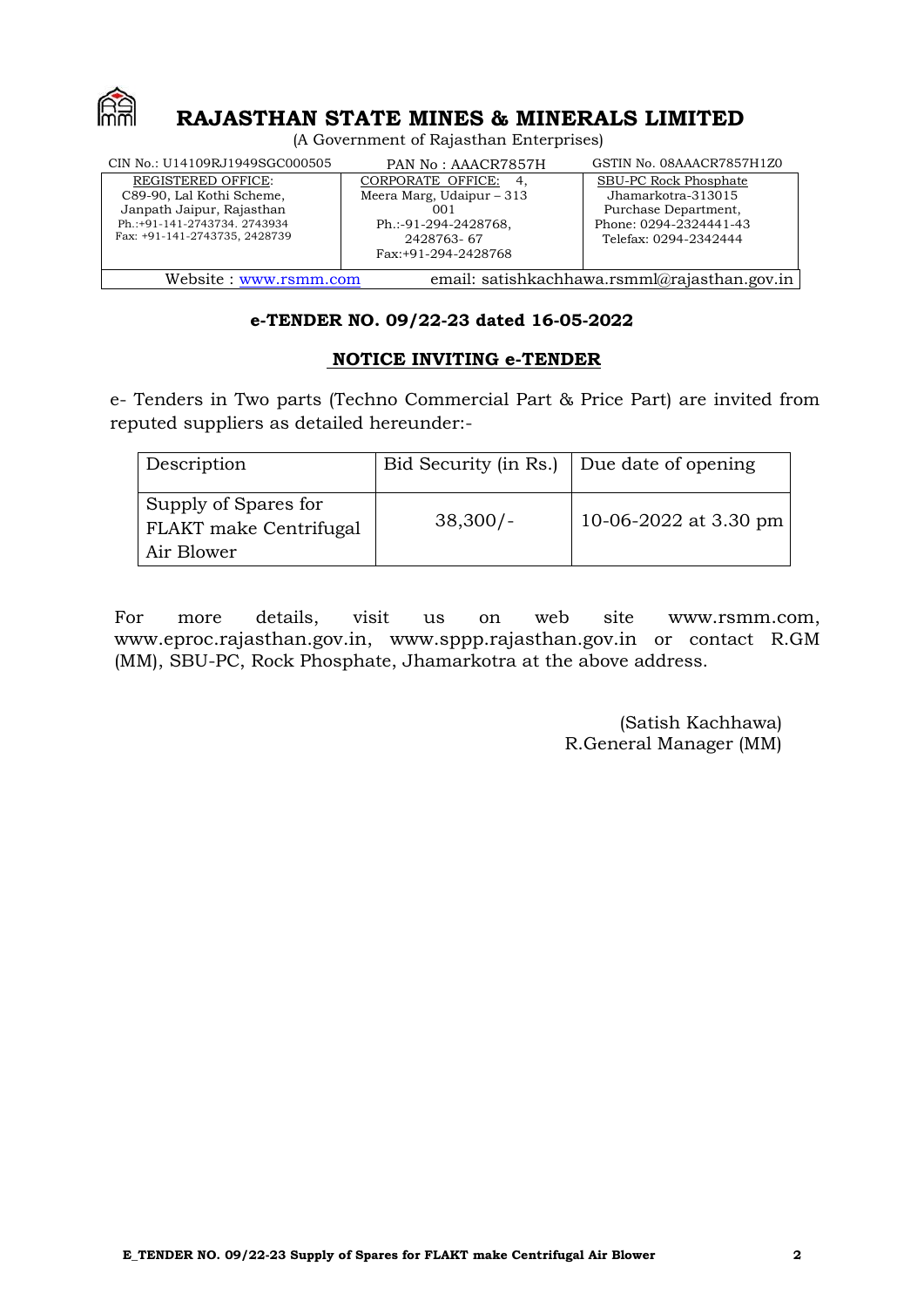

# **RAJASTHAN STATE MINES & MINERALS LIMITED**

(A Government of Rajasthan Enterprises)

| General                                          | Instruction for preparation & submission of tender and General     |  |
|--------------------------------------------------|--------------------------------------------------------------------|--|
|                                                  | Conditions of Tender                                               |  |
| Annexure-I                                       | <b>Technical Specifications</b>                                    |  |
| Annexure- II                                     | General profile of tenderer                                        |  |
| Annexure- III                                    | Undertaking towards acceptance of all terms & conditions of tender |  |
| Annexure- IV                                     | Undertaking towards non suspension/non banning.                    |  |
| Annexure- V                                      | Registration details as per Micro, Small & Medium Enterprises      |  |
|                                                  | Development Act, 2006.                                             |  |
| Annexure- VI                                     | Details of taxes & duties                                          |  |
| Annexure-VII                                     | Details of Past Experience                                         |  |
| Annexure-VIII                                    | Declaration By Tenderer In Support Of PQC                          |  |
| Annexure-A                                       | Compliance with the Code of Integrity and No Conflict of Interest. |  |
| Annexure-B                                       | Declaration by the Bidder regarding Qualifications.                |  |
| Annexure-C                                       | Grievance Redressal during Procurement Process and Form No. 1.     |  |
| Additional Conditions of Contract.<br>Annexure-D |                                                                    |  |
| Form-A                                           | Format of Application by MSME for Purchase Preference in           |  |
|                                                  | Procurement of Goods                                               |  |
| Form-B                                           | Format of Affidavit                                                |  |

#### **INSTRUCTIONS FOR PREPARATION & SUBMISSION OF E-TENDER AND CONDITIONS OF E-TENDER**

# **1.0 PREPARATION & SUBMISSION OF TENDER AND CONDITIONS OF E-TENDER**

- a. Tender shall be submitted online only through e-procurement portal of GoR i.e. [www.eproc.rajasthan.gov.in.](http://www.eproc.rajasthan.gov.in/)
- b. No physical/offline Tender/bid shall be accepted.
- c. **Bid Security** as per provisions mentioned in the tender document **and Tender Document Fee** shall be in the form of Demand Draft / Bankers Cheque drawn in favour of **"Rajasthan State Mines & Minerals Limited" payable at Udaipur** and shall be submitted to the office of the DGM (F&A), Marketing Department, 4- Meera Marg, Udaipur up-to schedule date and time as above.
- d. **Processing Fee** shall be in the form of Demand Draft / Banker Cheque drawn in favour of "**MD RISL**" **payable at Jaipur** and shall also be submitted to the office of the DGM (F&A), Marketing Department, 4-Meera Marg, Udaipur up-to schedule date and time, as above.
- e. Conditional tenders and casual letters sent by the bidders will not be accepted.
- f. Bidders are requested to read the instruction in the Tender Document/Bid before submitting the Tender/BID online.
- g. The Tender Document is not transferable.
- h. Bidders who wish to participate in this tender will have to be registered on [http://eproc.rajasthan.](http://eproc.rajasthan/)gov.in. To participate in online tenders, bidders will have to procure Digital Signature Certificate (type II or III) as per Information Technology Act-2000 using which they can sign their electronic bids. Bidders can procure the same from any CCA approved certifying agency or may contact Government of Rajasthan e-procurement Cell, Department of IT&C for further assistance. Bidders who already have a valid Digital Certificate need not to procure a new Digital Certificate.
- i. Contact details of Government of Rajasthan e-procurement Cell, Department of IT&C are: Telephone No. 1800 3070 2232, 0141-4022688, 0141- 4022688 (Help Desk 10.00 AM to 6.00 PM on all working days), email: eproc@rajasthan.gov.in Address: e-procurement cell, RISL. Yojana Bhawan, Tilak marg, C-Scheme, Jaipur.
- j. Training for the bidders on the usage of e-Tendering system is also being arranged by RISL on regular basis. Interested bidders may contact e-Procurement Cell, RISL.
- k. Bidder shall submit their offer on-line in electronic formats both for technocommercial and financial bid, however DD/Banker Cheque for Tender Fees,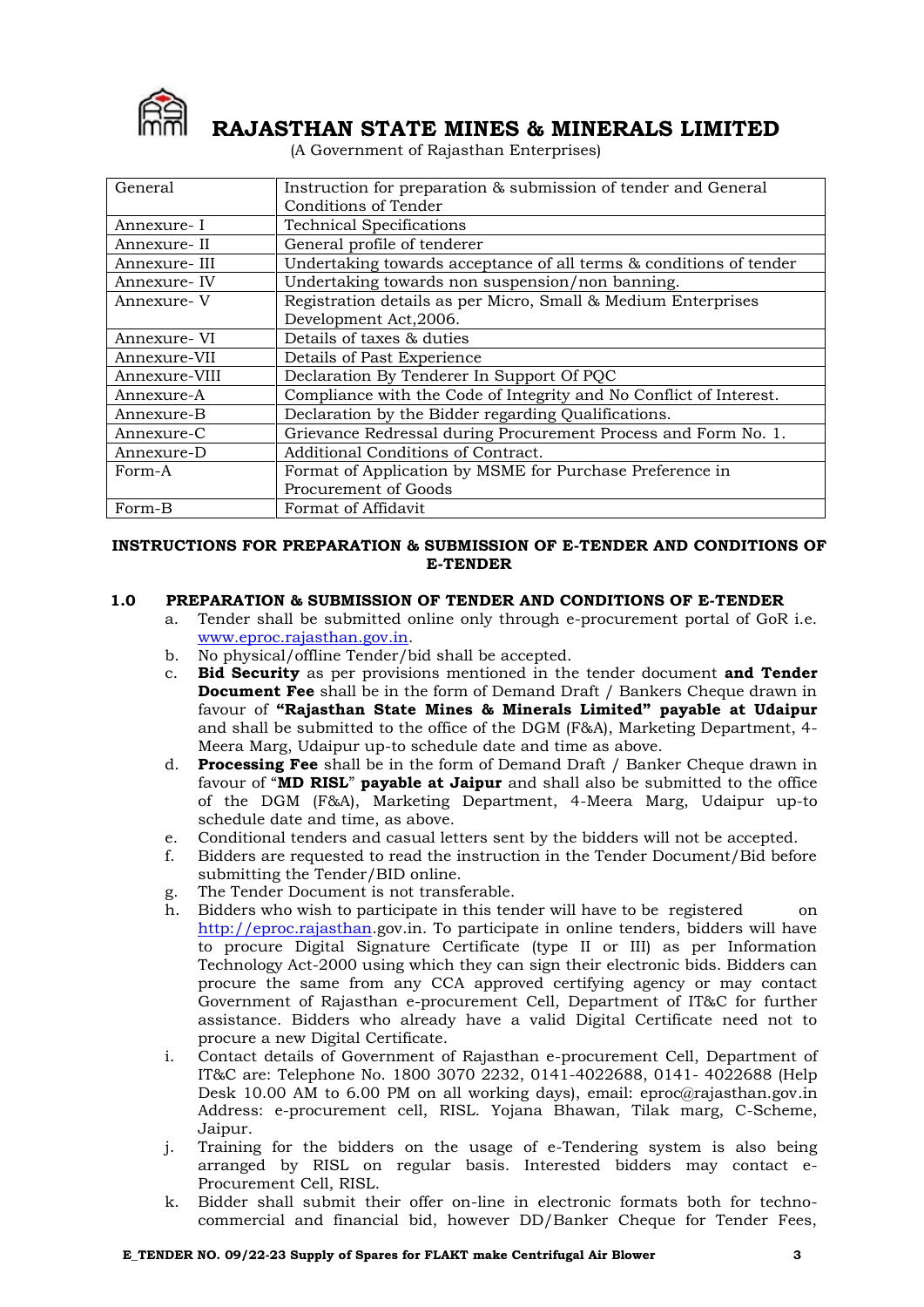Processing Fees and Bid Security should be submitted offline (personally/post/courier) to the office of DGM (F&A), Marketing Department, - Meera Marg, Udaipur before scheduled date & time as mentioned in tender document. Scanned copies of DDs/ BCs & Declaration Stamp should also be uploaded along with the online Bid.

- l. Before electronically submitting the tenders, it should be ensured that all the tender papers including conditions of contract are digitally signed by the tenderer.
- m. Bidders are also advised to refer "Bidders manual" available under "Download" section for further details about the e-tendering process.
- n. All bidders are advised not to wait for last date and submit their tender/bid at earliest. The Company shall not be responsible for any interruption/technical snag in website and No extension in deposition of Tender/bid shall be allowed unless otherwise RSMML extends the dates.
- o. In compliance to the Rajasthan Transparency in Public Procurement Act, 2012 and Rajasthan Transparency in Public Procurement Rule, 2013, following annexure are enclosed and tenders are required to furnish duly filled, sealed and signed copies of these annexures along with Part-I of offer :
	- i. Annexure-A- Compliance with the Code of Integrity and No Conflict of Interest.
	- ii. Annexure-B- Declaration by the Bidder regarding Qualifications.
	- iii. Annexure-C- Grievance Redressal during Procurement Process and Form No. 1.
	- iv. Annexure-D- Additional Conditions of Contract.
- p. **Bidders shall have to furnish the legible/readable bid documents in the "covers" as prescribed in the document in PDF/jpg format. All the documents should be sealed & signed by the tenderer.**

#### **COVER-A**

- Scanned Copies of DDs/BCs towards Tender Document Fees, Bid Security and Processing Fees.
- Authorization certificate in favour of the authorised representative of bidder for signing the tender
- Sealed and signed copy of tender document towards acceptance of terms and conditions.
- General profile of tenderer as per annexure-II, undertaking towards acceptance of all terms & conditions of tender as per annexure- III, Declaration towards banning/suspensions as per annex– IV.
- Registration details as per MSME Act, 2006 as annexure- V along with supporting documents.
- Details of taxes & duties offered in price bid as per annexure-VI.

# **COVER-B**

- Checklist to technical specification for the tendered product as per annexure-I.
- Details of Past Experience as per annexure-VII
- Declaration of tenderer in support of PQC as per annexure -VIII

#### **COVER-C**

Price Bid in **xls format.**

#### **2.0 SUBMISSION & OPENING OF TENDERS.**

The online submission of bids on the e-procurement portal i.e. [http://eproc.rajasthan.gov.in](http://eproc.rajasthan.gov.in/) within the specified date and time will be the sole responsibility of the Tenderers. In case the date of opening of bids happens to be a holiday, then the bids shall be opened on the next working day.

Tenderers are requested to ensure submitting their tender online on e-procurement portal only and furnishing Bid Security declaration, DDs/BCs towards tender document fee/Bid Security/ Processing Fees offline to the office of DGM(F&A), Marketing Department, CO within the specified time & date of submission. Tenders in physical form (offline) will not be acceptable in any case.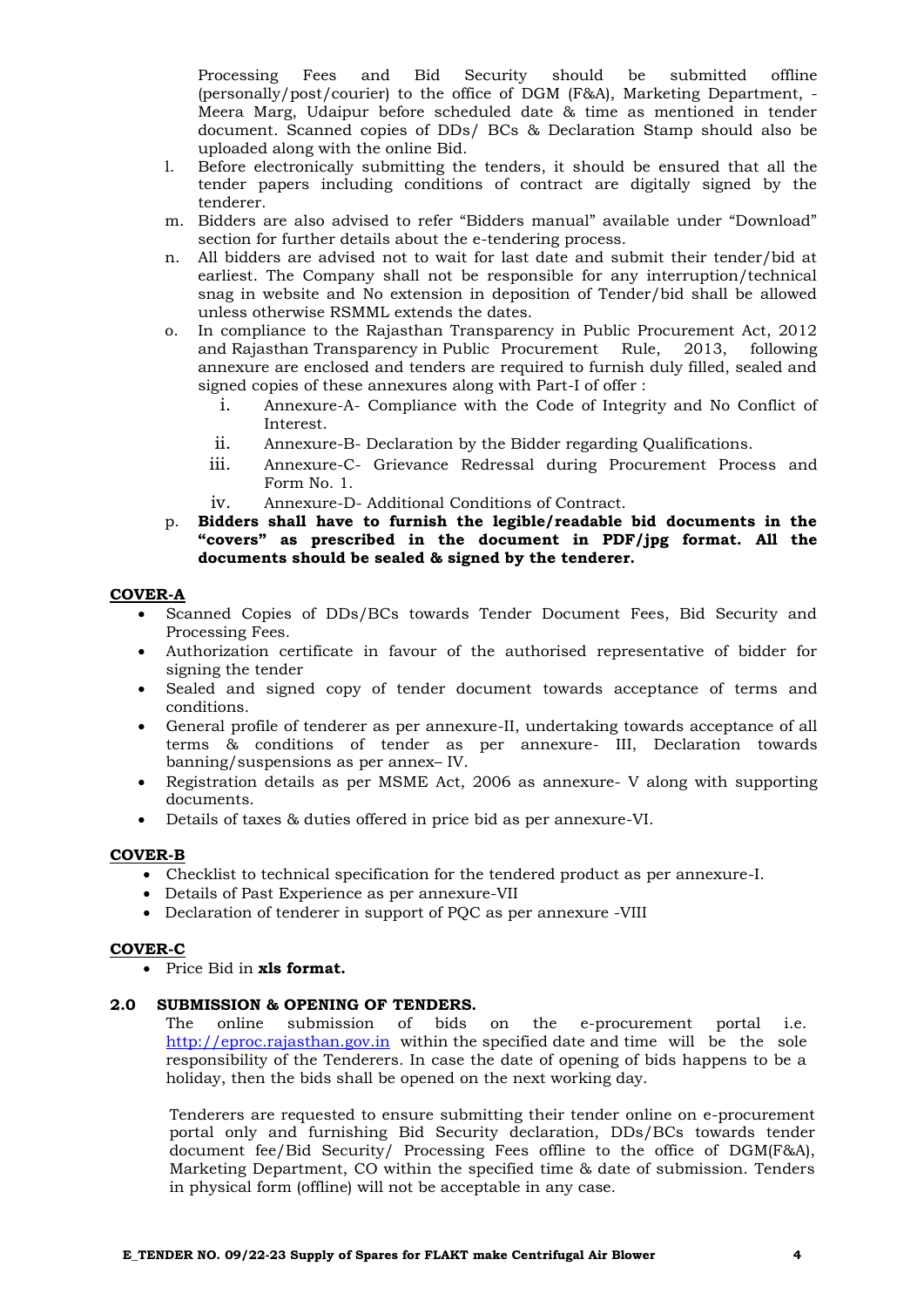Tenderers should note that they will not be able to submit their tenders online after the specified/ scheduled date & time of submission of bid document. Tenderers should also to ensure furnishing DDs/BCs towards tender document fee, Processing Fees & Bid security to the office of DGM(F&A), Marketing Department, CO within the specified time & date of submission, failing which, their online bids will not be opened.

#### **3.0 EXCEPTION & DEVIATION/ ACCEPTANCE OF ALL THE TERMS & CONDITION OF TENDER:**

Tenderers are advised to submit their offer based on terms & conditions and specifications contained in the tender document and not to stipulate any deviations.

- a. Offer containing stipulations of deviations to the terms & conditions are liable to be ignored. However, in case it is absolutely unavoidable to deviate from tender conditions then the tenderers should mention the deviations at their risk of rejection only in Annexure- I.
- b. Deviations mentioned anywhere else in the offer shall be ignored without any consequences.
- c. Tenders containing corrections and alterations are liable to be rejected unless all such corrections and alterations are legible, clear and signed by the tenderer.

#### **4.0 SPECIFICATION, QUANTITY, SCOPE OF SUPPLY & SCOPE OF WORK:**

- a. Quantity & detail technical specifications are as per annexure-I
- b. The scope of supply shall be the delivery of Stores by the supplier as per Annexure-I in accordance with the Terms and Conditions of the Tender.
- c. Installation & commissioning of the supplied spares shall be in the scope of the supplier.
- d. The supplier shall be deemed to have carefully examined and to have knowledge of the general and other conditions, schedules, and all other documents forming part of the contract, and also to have satisfied himself as to the nature and character of the Stores to be delivered under the contract.
- e. The supplier shall be entirely responsible for the performance of the contract in all respects according to the intent and meaning of the specification data.

#### **5.0 QUALITY OF SPARES & STANDARD APPLICABLE WARRANTY:**

- a. Tenderer shall warrant that the spares supplied under the contract/order will be new, unused and shall be free from all defects and faults in material & workmanship.
- b. The spares will be consistent with the established, recognized or stipulated standards for materials of the type ordered and in full conformity with the specifications, drawings or samples, if any.
- c. The supplier shall guarantee/warranty for the satisfactory performance of the spares for a minimum period 12 months from the date of supply of material at our site. This warranty shall survive inspection and acceptance of the goods.
- d. In the event of any defect in material, design and workmanship during the aforesaid period is found due to faulty material, design or poor workmanship, the defective part will be repaired/ replaced by the supplier at site free of cost within 30 days from the date of issue of letter (by registered/speed post) of warranty claims. The tenderer will be required to stock spare parts to take care of warranty failures. The guarantee/composite warranty shall be submitted along with the bill. Tenderer will also replace the defective parts, if any, during the warranty period free of cost. The responsibility to collect the defective/ rejected material will lie with the supplier and the cost for such collection will have to be borne by the supplier.
- e. In case, supplier fails to repair/replace the failed parts within the stipulated period as above, RSMML shall be entitled to recover from the supplier as agreed pre-determined compensation  $\omega$  1/2% (Half percent) per week of the total value of undelivered stores for each week or part thereof the delivery has been delayed, subject to a maximum of 5% of the total value of the undelivered stores.

#### **6.0 DELIVERY TERMS**:

The delivery basis of the stores will be on F.O.R. destination basis at SBU-PC (RP), Jhamarkotra Mines, via Udaipur.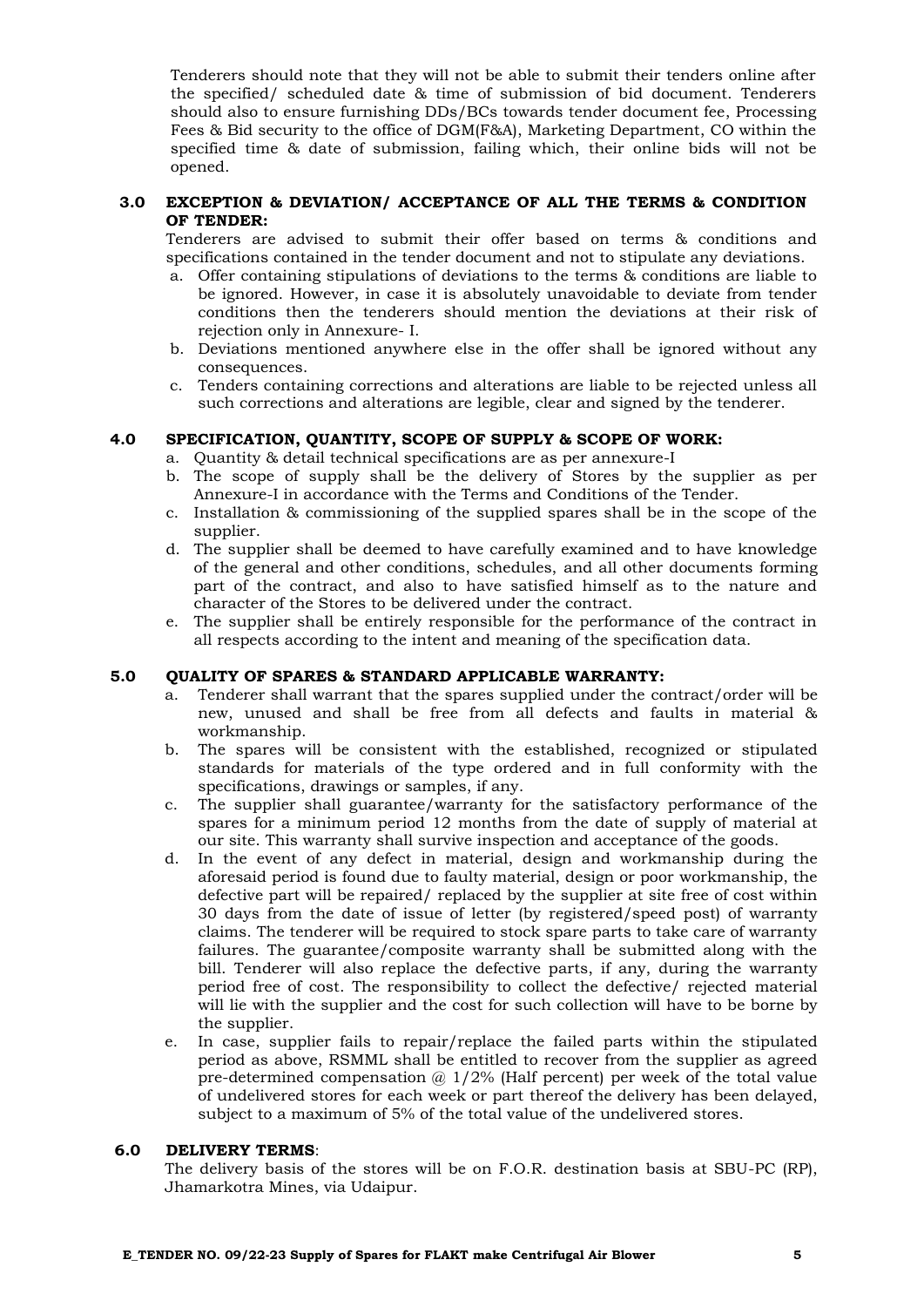The maximum permissible delivery period of the ordered material will be 3 months from the date of the awarded Purchase Order.

Should the supplier fail to deliver the stores in full or part within the delivery period of the contract, Company will be entitled to cancel the contract in full or for undelivered portion and to purchase at the risk and cost of the tenderer.

#### **7.0 VALIDITY:**

The tenderer shall keep the offer open for acceptance by RSMML for a minimum period of **Four Months** from the date of opening of tender (Part-I), within which period the tenderer shall have no right to withdraw, cancel, amend or modify his offer. In case of withdrawal/cancellation/ amendment/ modification in the offered tender, the Bid Security deposited by the tenderer shall stand forfeited. The validity period may be extended further, if required, by mutual consent from time to time.

In case, tenderer, after issuance of communication of acceptance of offer (LOA/PO) by RSMML, fails to execute the contract as per the conditions therein, such an event will be considered as the tenderer's calculated willful breach of the contract. The cost & consequence in such cases shall be on the sole account of the tenderer. Moreover, RSMML have full right to claim damages thereof in addition to the forfeiture of BID SECURITY.

#### **8.0 BID SECURITY, TENDER DOCUMENT FEES & PROCESSING FEES:**

- a. The tenderer shall deposit interest free Bid Security of Rs. 38,300/- by Demand Draft/Banker's Pay order. Further, tenderers shall deposit (interest free) a sum Rs. 1,180/- (inclusive of GST) as tender document fees and Rs. 1000/- as processing fees by PO/Demand Draft only to the office of SM(F&A), Marketing Department, CO, Udaipur within the specified date & time. The details of furnishing such financial instruments are elaborated in clause no. 1.0. Payments through Cash, Cheque or Bank Guarantee will not be accepted.
- b. DD/Banker Cheque for Tender Fees, Processing Fees and Bid Security should be submitted offline (personally/post/courier) to the office of SM(F&A), Marketing Department, CO, Udaipur before scheduled date & time as mentioned in tender document. Scanned copies of DDs/ BCs should also be uploaded along with the online Bid. The tender document fees & processing fees are non-refundable.
- c. The Bid Security shall be forfeited in case of:
	- If tenderer unsolicited revises and/or modifies and/or withdraw &/or cancel/amend the offer at its own after submission of tender during the validity period.
	- If it is established that tenderer has submitted any wrong information/forged document alongwith the tender or thereafter.
	- If the tenderer declines to accept contract/order placed by the Company subsequent to acceptance of his offer.
	- If the tenderer does not submit the security deposit cum performance guarantee.
	- If the tenderer breaches any provisions of code of integrity prescribed for bidders as specified at Annexure-A.
- d. The Bid Security furnished by the unsuccessful tenderers will be refunded after finalization of tender / validity of the offer has expired. Bid Security of successful tenderer will be refunded after receipt of Security Deposit cum performance guarantee.
- e. The Bid Security of a tenderer lying with the company in respect of other tenders awaiting approval or rejected or on account of contract completed will not be adjusted towards Bid Security deposit against this tender, however, the Bid Security originally deposited may be taken into consideration in case tender is re-invited. However, tender document fees and processing fees have to be furnished afresh in case of re-tender.

#### **9.0 SECURITY DEPOSIT CUM PERFORMANCE GUARANTEE:**

a. As security for the due, proper and faithful fulfillment of the obligations under the contract, the tenderer will furnish to RSMML, Security Deposit cum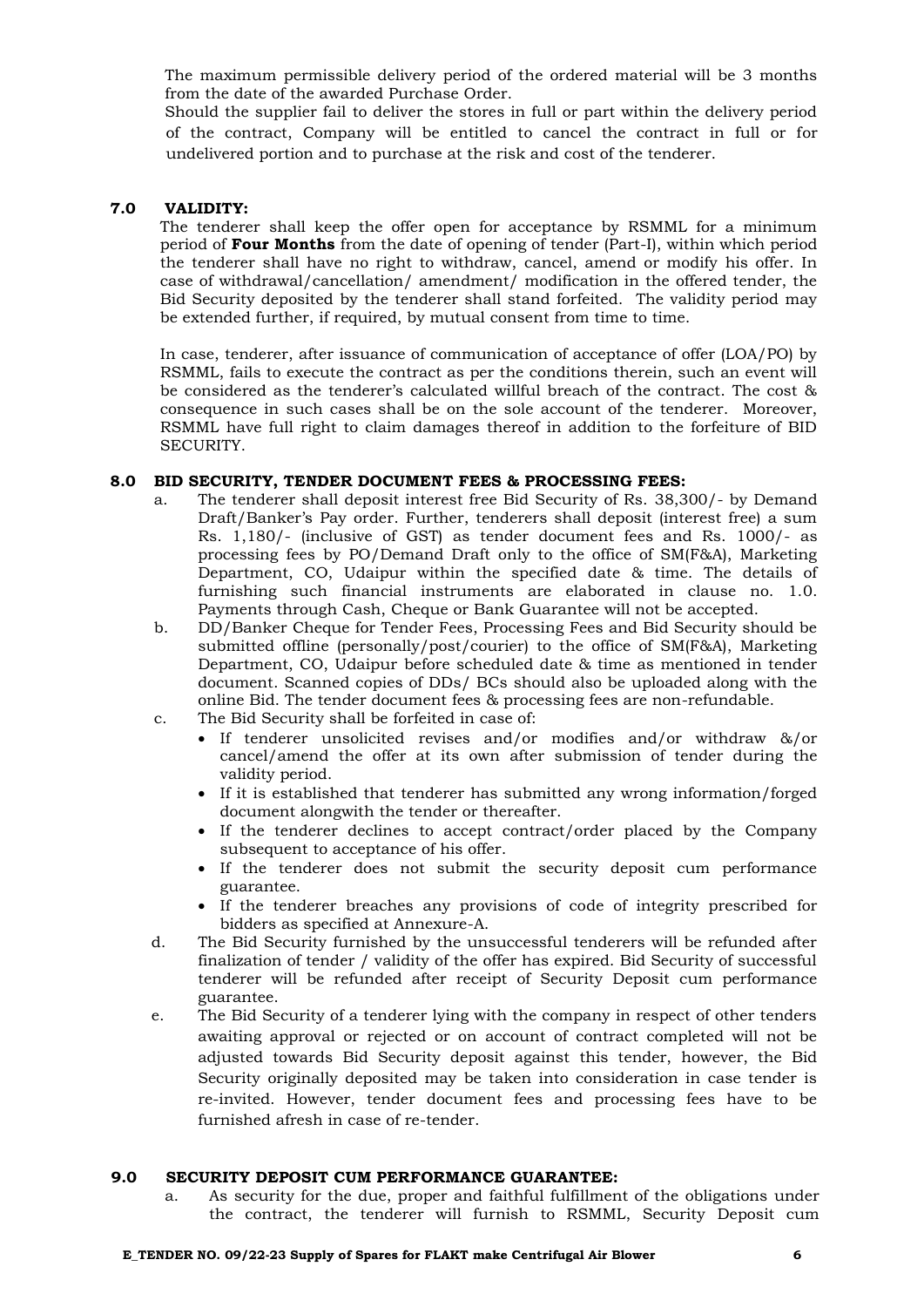Performance Guarantee equal to 5 % of the total estimated value of the contract by way of Demand Draft/ pay order or in the form of Bank Guarantee in RSMML Performa from any Public Sector/HDFC/ICICI/AXIS Bank (except the State Bank of India) having its branch at Udaipur, within 21 days from the date of award of LOA/PO. The Bank Guarantee should be valid for a period of 6 months (inclusive of 3 months claim period) from the date of supply of material at our site.

- b. The BG shall liable to be invoked/ amount of SD is liable to be forfeited wholly or partly at the sole discretion of the Company, should the tenderer either fails to execute the work within the stipulated period or fails to fulfill the agreed obligations or fails to settle in full, it's dues to the Company.
- c. The Company is empowered to recover any sum due and /or any other sum that may be fixed by the Company as being the amount or loss or losses or damages suffered by it due to unsatisfactorily performance or non fulfillment of any of the conditions of the tender/contract from the S.D.
- d. The Bank Guarantee/ S.D. shall remain in force and binding, notwithstanding, if any variation, alternation, modifications are made to the contract or any extension of the contract period is granted by RSMML.
- e. RSMML shall not pay any interest on the Security Deposit. The security Deposit shall be released on application by the contractor after the expiry of guarantee and after discharge of all the tenderer's obligations under the contract.
- f. The said Security shall not in any way be construed as a limitation of the tenderer's responsibility or liability pertaining to its obligations and guarantee under the contract and shall be without prejudice to any other remedies available to RSMML in terms of the contract and or as per the laws of the land.
- g. In case SD is being furnished in the form of Bank Guarantee, the BG should be furnished on the non-judicial stamp paper of the value equal to 0.25 % (zeropoint twenty five percent) of the total Security Deposit Amount subject to maximum of Rs. 25000/- or as applicable on the date of issue of BG
- h. S.D. should be sent to the office of GM (MM), SBU-PC, Jhamarkotra.

# **10.0 RELAXATION IN TENDER DOCUMENT FEES, BID SECURITY & SECURITY DEPOSIT CUM PERFORMANCE GUARANTEE:**

- **A.** Tenderers offering in capacity of micro, small and medium enterprises of the State of Rajasthan, having acknowledgement of Entrepreneurs Memorandum-II/Udyog Aadhaar Memorandum as mentioned in Micro, Small and Medium Enterprises Development Act, 2006, issued by the competent authority facilitated, on furnishing of a self-attested copy of acknowledgement of Entrepreneurs Memorandum-II/Udyog Aadhaar Memorandum, following relaxations will be provided
	- a. Tender document fees will be taken @50% of the prescribed total value of Tender document fees.
	- b. Bid Security will be taken @25% of the total value of Bid Security. In case of offering the quantity lesser than the tendered quantity, then they can submit proportionate amount of bid security in proportion to the quantity being offered with respect to the bid security amount for tender quantity.
	- c. Security Deposit will be taken  $a1\%$  of the total value of order.
- **B.** In case of participation by Undertakings, Corporations, Autonomous Bodies which are controlled and managed by Govt., Govt. Undertakings and Companies of Union Govt. & Govt. of Rajasthan, they are exempted from deposition of Bid Security.

Except above, no exemption in respect of Tender Document Fee, Bid Security & Security Deposit (Performance Security) will be given to any party on any grounds (except considered by management on the merit of the case) and their offer will be liable for rejection.

# **11.0 PURCHASE PREFERENCE TO MSME FIRMS:**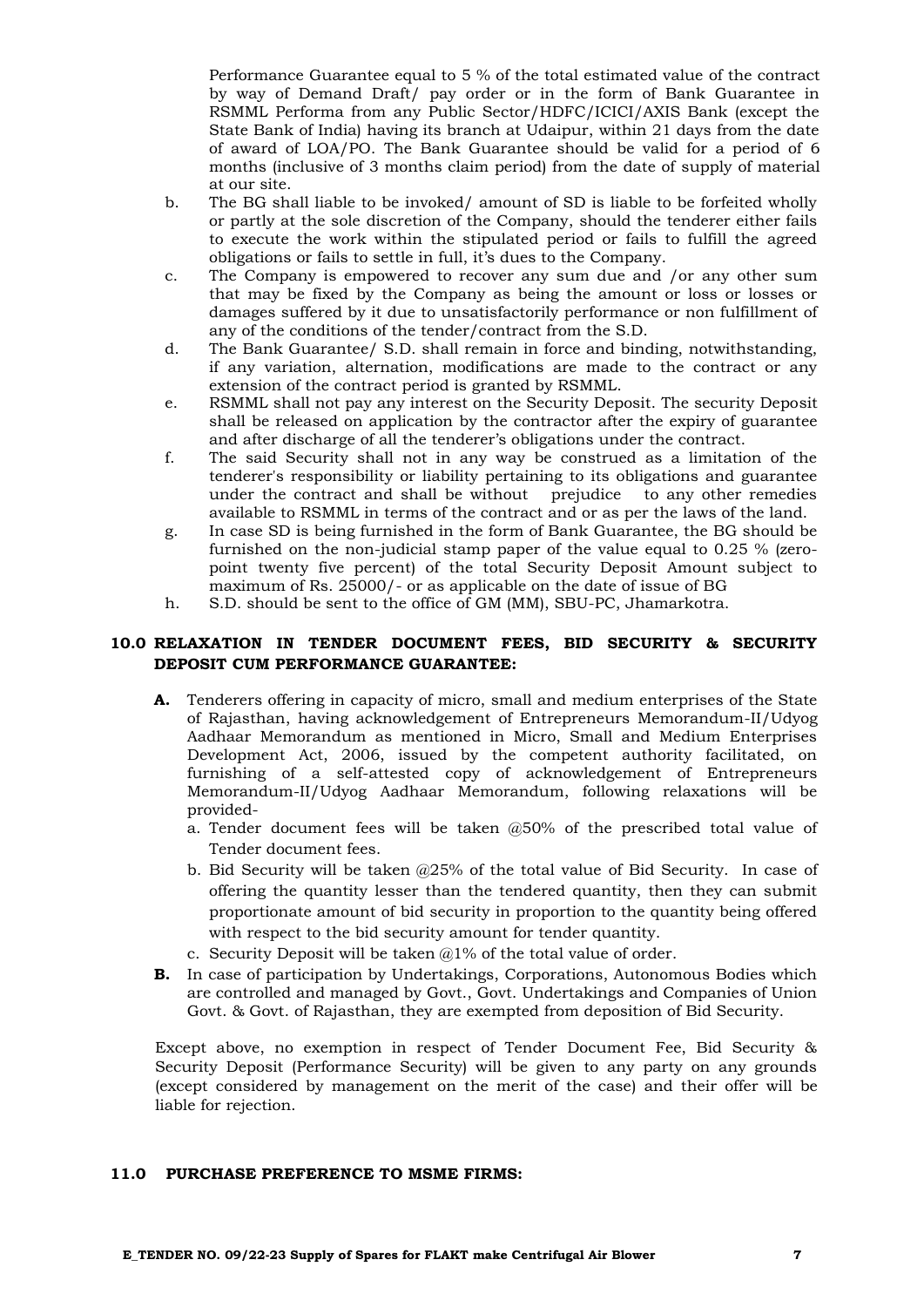The purchase preference will be given to MSMEs firms of Rajasthan as per notifications issued by Finance Department, GoR. For availing the purchase preference, bidder has to furnish declaration/certificate as per Form-A & B annexed.

## **12.0 PRE - QUALIFICATION CRETERIA & SHORT LISTING OF TENDERER**

- a. The Bidder should be a manufacturer / distributor / authorised dealer / bonafide dealers of Centrifugal Air Blowers / Fans.
- b. Bidder/manufacturer must have supplied equivalent or higher rated capacity Centrifugal Air Blowers / Fans to end user party. Purchase order copies regarding past executed above supplied work shall be submitted.

The Techno-commercial suitability of the offers will be ascertained on the basis of pre-qualification criteria 12.a & 12.b, documents (Annexure-VIII) submitted alongwith Part –I of the offer and/or the information gathered by the RSMML about the tenderer. The price offer of only techno-commercially qualified Tenderer(s) will be opened on a later date, which will be informed to qualified Tenderer(s) only . The decision of the Company shall be final and binding in this regard.

The tenderer/ bidder who have earlier been suspended or banned by the company shall not be eligible to participate in this tender during the currency of suspension/ ban period.

#### **13.0 DETERMINATION OF LOWEST BIDDER FOR EVALUATION PURPOSE:**

- a. For evaluation purpose, the lowest tenderer shall be determined on the basis of total landed cost of both the spares at destination inclusive of all duties, taxes, transportation charges etc and giving effect of any other duties/taxes levied/ exempted except GST by the State/Central Govt. which are applicable directly / indirectly on the supply. On similar basis L2, L3, L4,………. Tenderers will be determined.
- b. In case RSMML opt for placing the purchase order to more than one tenderer, then initially L2 tenderer will be extended opportunity to match L1 rate after giving effect, as above on refusal by L2 tenderer, then to L3 tenderer & so on.
- c. In the event the company does not find the lowest quoted rate, acceptable to it, then the tender will be scrapped and may be re-invited, or company may take any other suitable action as deemed fit looking to the exigency of the work.

#### **14.0 NEGOTIATIONS:-**

- a. Negotiations may be conducted with the lowest tenderer only. In case of nonsatisfactory achievement of rates from lowest tenderer, RSMML may choose to make a written counter offer to the lowest tenderer and if this is not accepted, RSMML may decide to reject and re-invite fresh tenders or to make the same counter-offer first to the second lowest tenderer, then to the third lowest tenderer and so on in the order of initial bidding, and work order be awarded to the tenderer who accepts the counter offer.
- b. In the case, when the quotations given by the tenderer during negotiations is higher than the original quotation of the tenderer then the tenderer will be bound by the lower rate originally quoted by the tenderer.
- c. In case of negotiations, representative of the tenderer attending negotiations must possess written authority from the tenderer to the effect that he is competent to modify/amend the submitted tender deviations and rates offered by them.
- d. In the event the company does not find the lowest quoted rate, acceptable to it, then the tender will be scrapped and may be re-invited, or company may take any other suitable action as deemed fit looking to the exigency of the work.

# **15.0 NO COMPENSATION FOR ALTERATION OF DELIVERY SCHEDULE OR SUSPENSION OF SUPPLIES:**

If at any time before the commencement of the supply the Company, for any reason, whatsoever do not require the whole supply or part thereof as specified in the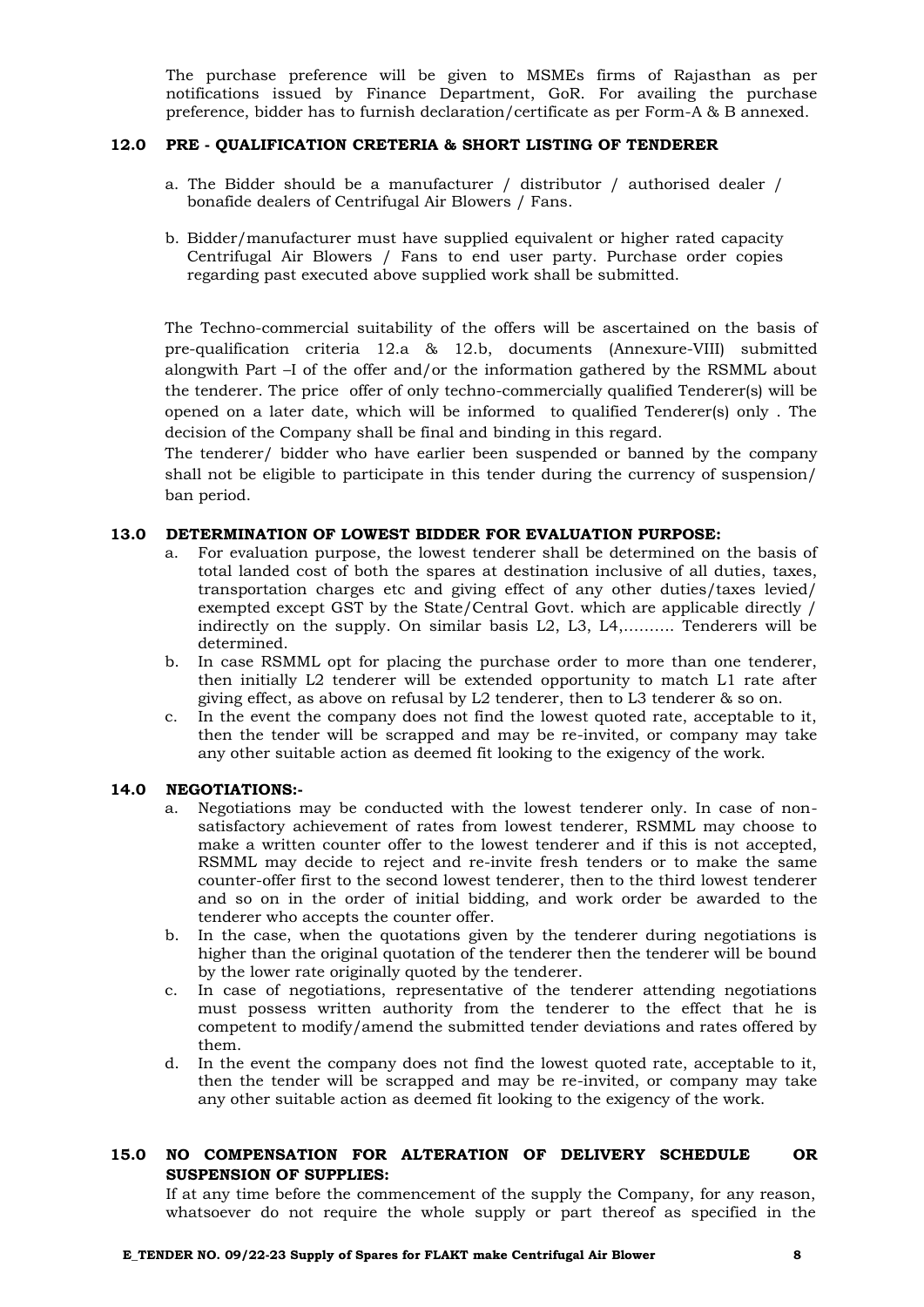schedule of supplies, shall give notice in writing of the same to the supplier and the supplier shall neither be entitled to any compensation and/or damage of any kind whatsoever on account for loss or profit etc. nor the supplier be entitled to any claim or compensation for re-scheduling of delivery period.

#### **16.0 INSPECTION:**

- a. The pre dispatch inspection and test may be conducted at the premises of the tenderer. The tenderer will inform the RSMML well before in time for conducting pre dispatch inspection. However, the final inspection shall be carried out at consignee's end after receipt of the material at site which will be final and binding to both parties.'
- b. RSMML's right to inspect, test and, where necessary, reject the items after the arrival at RSMML site shall in no way be limited or waived by reason of the items having previously been inspected, tested and passed by the RSMML or its representatives prior to the goods.
- c. RSMML at its sole discretion may conduct third party inspection of supplied material after arrival of material at RSMML site and before final acceptance. The cost of such inspection will be borne by RSMML. In case Material are not found meeting the tender /order specifications in third party inspection, supplier will replace the material at their cost irrespective of the fact that the material was earlier found acceptable during Pre -Dispatch Inspection by RSMML.
- d. In case of rejection of any supply, the same should be replaced immediately within 30 days of intimation for rejection. Tenderer will take rejected material back at his own risk, cost and transportation.

# **17.0 PRICE:**

- a. The firm & fixed price should be quoted on-line in Indian Currency strictly in Price Bid (BOQ) Cover – C on f.o.r. destination basis.
- b. Tenderer (s) should offer prices strictly in the BOQ uploaded on the site. They should first download the BOQ from the site on their system and after filling it, the same BOQ should be uploaded on the e-procurement portal.
- c. Price will remain firm and fixed till the complete execution of the contract.
- d. Please quote the duties and taxes as applicable on the date of submission of offer clearly and separately against each item. In the event of any increase/decrease in the Taxes & duties by the Government, the difference of the same shall be passed on to the tenderer/RSMML as the case may be. The increase shall be payable only on the production of authentic documentary proof by the tenderer.
- e. Save and except as aforesaid, the tenderer shall not be entitled to raise any claim and/or demand and/or any dispute on account of escalation or raise or increase in the prices of any other item or element.
- f. Timely deposition of GST and filing of requisite tax returns of relevant tax period would be the sole responsibility of the contractor. The contractor will also ensure that necessary credit on this account is available to RSMML in the next month. In case of any discrepancy, where credit is not available to RSMML, then company is free to deduct/recover/retain such amount from the bills of contractor or any other amount due to him/or from security deposit, as the case may be.
- g. In case of reversal of Input tax credit (ITC), imposition of penalty on account of payment of GST and default in filing of returns towards the payment for the work, contractor is liable to pay all such dues to the company, failing which RSMM is free to deduct/recover/retain such amount from the bills of contractor or any other amount due to him/or from security deposit, as the case may be.
- h. Further, the contractor shall submit an undertaking with monthly bills bearing GSTIN and HSN/SAC Code that "total GST has been deposited and returns have been filed relevant tax period".
- i. In addition, a general undertaking shall also be furnished by the bidder at the time of submission of bid that as on date, no default has been made by us towards payment of GST and all returns up to the last date of submission of bid have been filed by us."

#### **18.0 PRICE VARIATION:**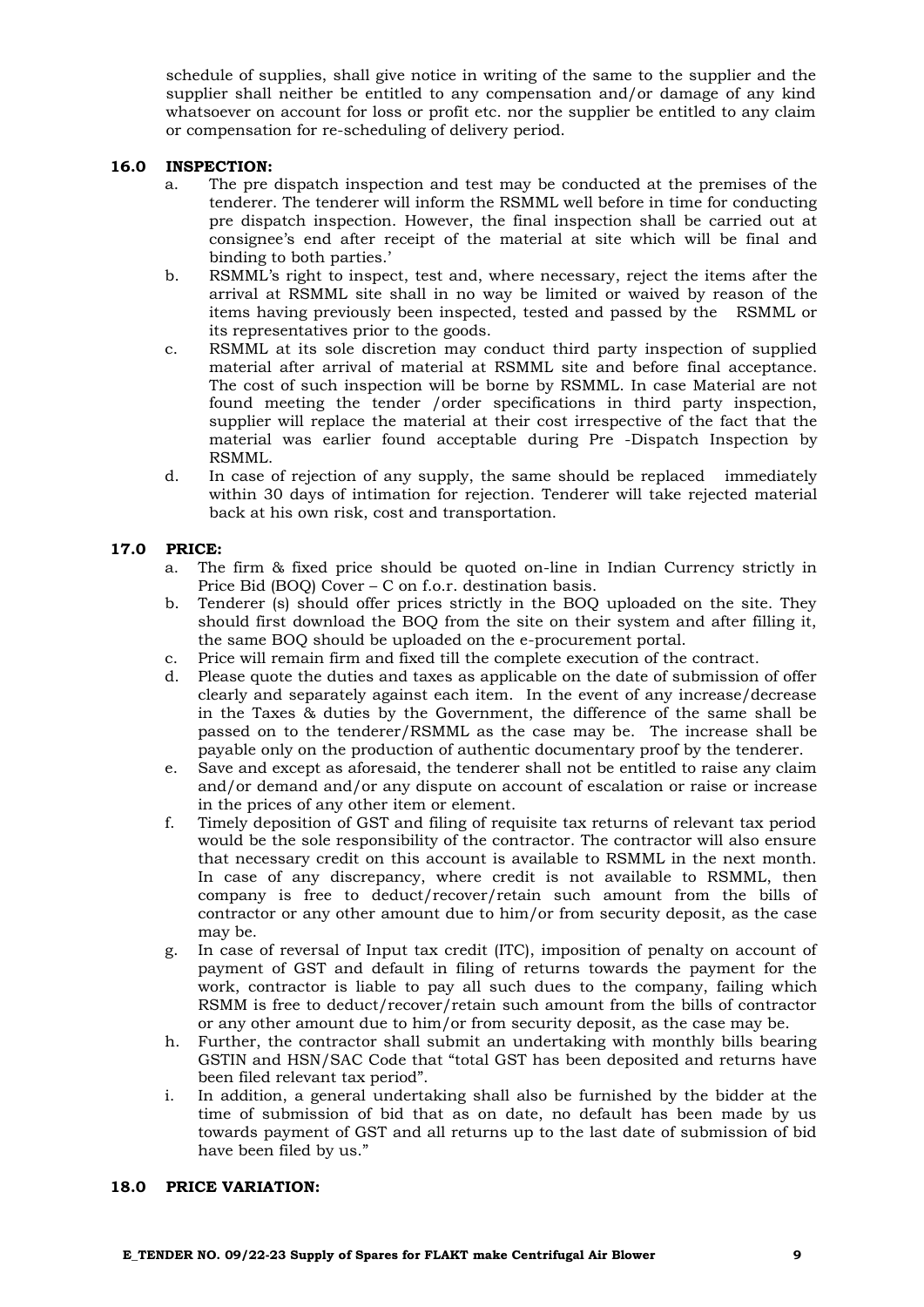- a. The quoted price should remain firm and fixed till the completion of supplies. Only variation on account of changes in Taxes & Duties by the Government will be considered. No escalation/ variation on any other grounds whatsoever shall be considered or be admissible:
- b. Escalation on Government Taxes & Duties: The tenderer will indicate in his offer the applicable Taxes & Royalty at the time of opening of Part-I offer. In the event of any increase/decrease in the Taxes & royalty by the Government, the difference of the same shall be passed on to the Contractor/RSMML as the case may be. The subsequent increase/decrease shall be payable only on the production of authentic documentary proof by the Contractor.
- c. Save and except as aforesaid, the contractor shall not be entitled to raise any claim and/or demand and/or any dispute on account of escalation or raise or increase in the prices of any other item or element whether in respect of electrical charges, high speed diesel, oil, lubricants, tyres, tubes, spares, wages or minimum wages of workmen either statutory or contractual under any settlement or award or otherwise or on any other ground/or reason whatsoever.

# **19.0 PRICE FALL CLAUSE:**

In the event of supplier accepting lower prices for supplies covered under the contract to any other companies during the pendency of the contract, the lower price and charges will also be applicable to this contract. The supplier must intimate RSMML as soon as they accept lower prices from any other company including PSU and Government Organization.

#### **20.0 CONSIGNEE:**

The R. General Manager [MM], SBU-PC (RP) or his authorized officer. RSMM Ltd, Jhamarkotra, Distt & via- Udaipur

# **21.0 TERMS OF PAYMENT:**

- **a.** After successful installation & commissioning of the spares at the site, payment shall be released within 30 days from date of the commissioning report.
- **b.** Billing & Paying Authority: The bill in triplicate along-with the supporting documents duly verified by the consignee will be released by Payment disbursing authority – The Payment disbursing authority is Sr. Manager (F&A), RSMML, Jhamarkotra, Udaipur.
- **c.** Payment will be made through RTGS/NEFT.
- **d.** Under the GST regime, section 51 of the CGST act,2017 and notification no. 50/2018- Central Tax dated 13th Sep 2018; the mandate TDS on GST shall be deducted at the rate of 2% from the payment made or credited to the supplier of taxable goods or services or both , where the total value of such supply, under the contract , exceeds two lakh and fifty thousand rupees [excluding GST].
- **22.0 COMPENSATION FOR DELAYED DELIVERY**: In case the supplier fails to deliver the stores as per agreed specifications in full/part within the delivery date or the stores are rejected, the Company shall be entitled at its option:
	- a. to recover from the supplier as agreed pre-determined compensation  $\omega$   $\frac{1}{2}$  % per week of the value of the undelivered stores, for each Week or part thereof subject to a maximum of 5% of value of undelivered store.
	- b. either to purchase from elsewhere, without notice to supplier at his risk and cost for full or undelivered part, as the case may be.
	- or c. to cancel the contract.

In case of (b & c) above, the company will be empowered to purchase stores which are readily available with alternative source to meet his requirement, irrespective of the fact whether these are similar or not.

#### **23.0 INDEMNIFICATION**:

Except where arising from the negligence of RSMML or RSMML's employees, the supplier shall indemnify RSMML in respect of any costs or damages, whatsoever arising out of or related to breach of statutes, laws, acts, rules and regulations,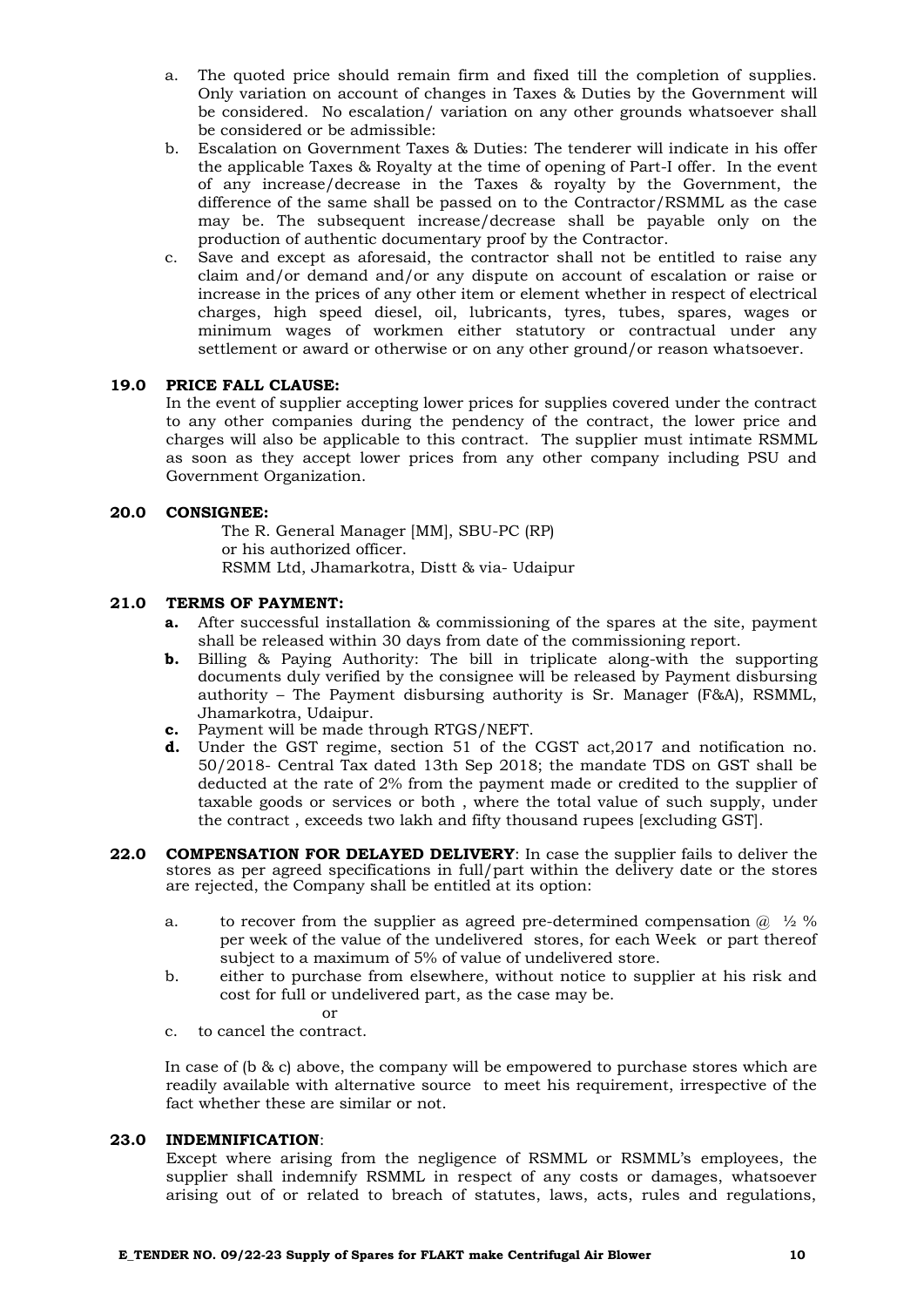damage, accident or loss etc. by the supplier or suppliers personnel or by claims made against RSMML by third parties in respect thereof.

- **24.0 RSMML's RIGHT:** RSMML reserves to exercise following rights at its sole discretion without assigning any reason thereof. The decision of the Company in these regards shall be final and binding.
	- a. not to accept any offer or reject any or all the offers.
	- b. to reject any or all the tenders received or accept a tender either for the total scope of work or part thereof & not to accept the lowest tender without assigning any reason.
	- c. to cancel the tender, postpone it for another date, change the venue of the receipt/opening of the tender.
	- d. to split/divide the quantity into more than one tenderer.
	- e. to increase/ decrease the quantity.
	- f. to accept/reject offered products on technical grounds
	- g. to reject the offer, if it is established that the tenderer has submitted any wrong & misleading information/forged document along with offer and thereafter.

#### **25.0 TERMINATION:**

- a. In case of failure to perform the job as required under this tender or observe breach of any of the terms and conditions by the tenderer, the company shall give a notice to rectify such default/breach with 10 days, failure to which may result in termination of the contract and forfeiture of security deposit without any prejudice to the Company's rights to claim damages/ cost/ loss etc caused by such default/ breach. Such termination shall not absolve the supplier of the liabilities accruing till the date of such termination.
- b. The contract may also be terminated in the event the supplier is being adjudged insolvent or going into Liquidation or Winding up of their business or making arrangement with their creditors.
- c. Notwithstanding anything contained herein above, the Company in its absolute discretion may at any time terminate the order without assigning any reason thereof by giving fifteen day's notice to the supplier at their last notified address. In such an event the supplier shall not be entitled to raise any claim or demand for compensation, loss of profit and/or damages and/ or losses or costs by reason of such earlier termination on any ground whatsoever.

#### **26.0 FORCE MAJEURE:**

At any time, during the continuance of the contract, the performance in whole or in part by either party (sub-vendors excluded) and/ or obligations under this contract shall be prevented or delayed by reason of any war, Hostility acts of public enemy, civil commotion, sabotage, fires, floods, explosion, epidemics, quarantine restrictions, non-performance due to Acts of God or Acts of Government /statutory bodies (herein after referred as "Event") then provided a notice of the happening of any such event is given within seven days from the date of occurrence thereof neither party shall by reason of such event be entitled to terminate this contract nor shall either party have any claim for damage against the other in respect of such non-performance or delay in performance and the deliveries and/or performance of the work under the contract shall be resumed as soon as practicable after such event has come to an end or ceased to exist and decision of Company as to whether the deliveries and/or performance of the work have been so resumed or not shall be final and conclusive. Provided further that if the performance in whole or in part is delayed by reasons of any such events for a period exceeding thirty days either party may at its option terminate the contract.

#### **27.0 JURISDICTION:**

The Law of the land will prevail and legal jurisdiction shall be the exclusive Courts situated in Udaipur in the State of Rajasthan only.

For RAJASTHAN STATE MINES & MINERALS LIMITED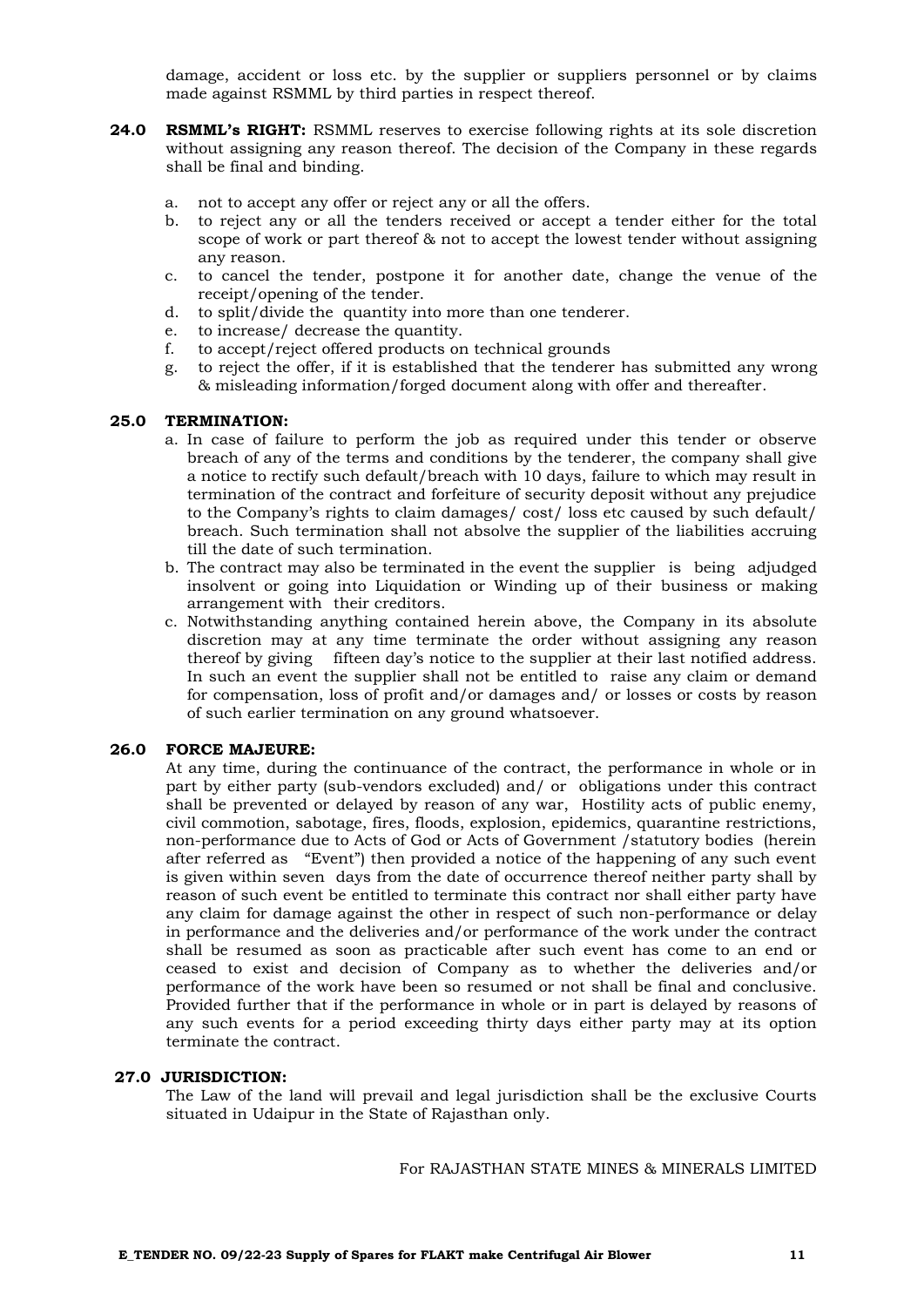I / We have studied the above terms and conditions and having understood the same in true sense and spirit, I/We shall abide by and adhere to the above terms and conditions fully.

Signature and Seal of the Tenderer

Place : Date :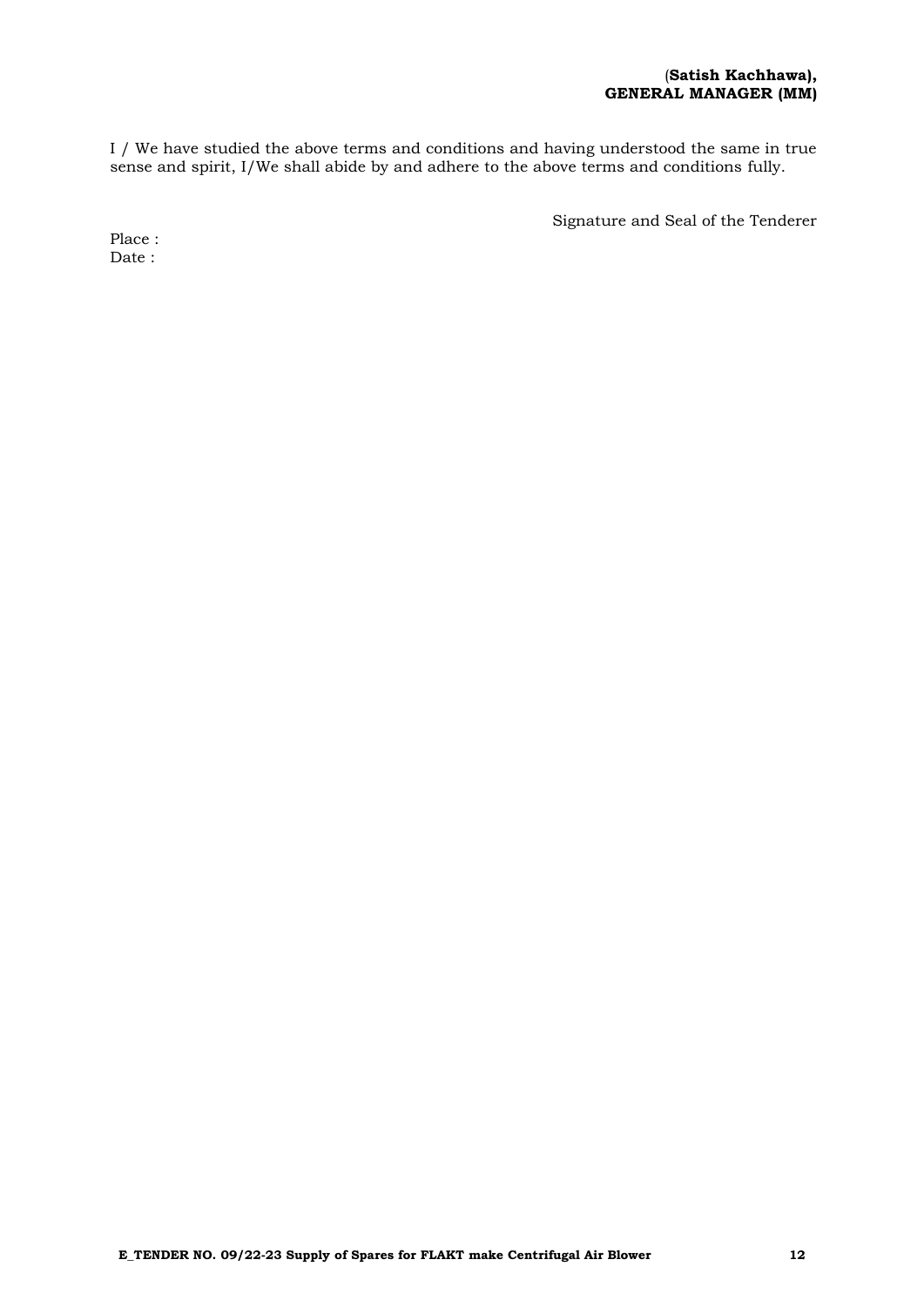#### **ACCEPTANCE TO THE TECHNICAL SPECIFICATION**

(To be enclosed with part-I of offer)

| Sr.<br>No. | <b>Item Description</b>                                       | Unit | Qty | <b>Deviation</b><br>(If any) |
|------------|---------------------------------------------------------------|------|-----|------------------------------|
|            | Impeller fitted with shaft, bearing & bearing housing and hub | Nos. |     |                              |
|            | Inlet cone for above air blower assembly                      | Nos. |     |                              |

# **Special Note:**

i. Aforementioned spares are required for **FLAKT make Centrifugal Air Blower**  of following specifications:-

*Type : Centrifugal Fan Make : M/s Flakt Series of air blower : HF 3S SL Size : 119 Arrangement : SSA M/C no. : 9191 OH Temp : 42°C Ref no. : 9/1040.087 10 Capacity : 7.5 Cu. Mtr per Sec (min). Impeller Fan MOC : WELDOX-700 Fan pressure rise static : 23000 Pa Rotation Speed : 2980 RPM Bearing type SOFN-316 & SOFN-318 Make of Bearing : FAG/SKF/TIMKIN only Bearing Housing: FAG/SKF/MASTA make only* 

- ii. **Installation & commissioning** of assembly shall be in the scope of the supplier.
- iii. Any kind of alteration or changes in existing setup shall not be allowed.
- iv. Impeller should be pre-balanced and after commissioning of the items at site, dynamic balancing test shall be carried out by the supplier at his own cost.
- v. The offered spares by the bidder should be of identical make / model and one to one replacement of the existing Impeller & Inlet cone of the Centrifugal Air Blower.
- vi. GA drawing of Impeller with shaft for FAN TYPE (FLAKT MAKE) HF 3S SLT 19 SB at Annexure-I (a) is for reference purpose only, Interested bidder may visit our site to ensure actual dimensions. Supplier should also confirm fitment guarantee i.e. proper fitment of items in our assembly.
- vii. If, there is any deviation it should be specifically mentioned for proper evaluation of offer.

We hereby confirm and accept to supply of material as per above specifications.

Signature of Tenderer with official stamps

Date & Place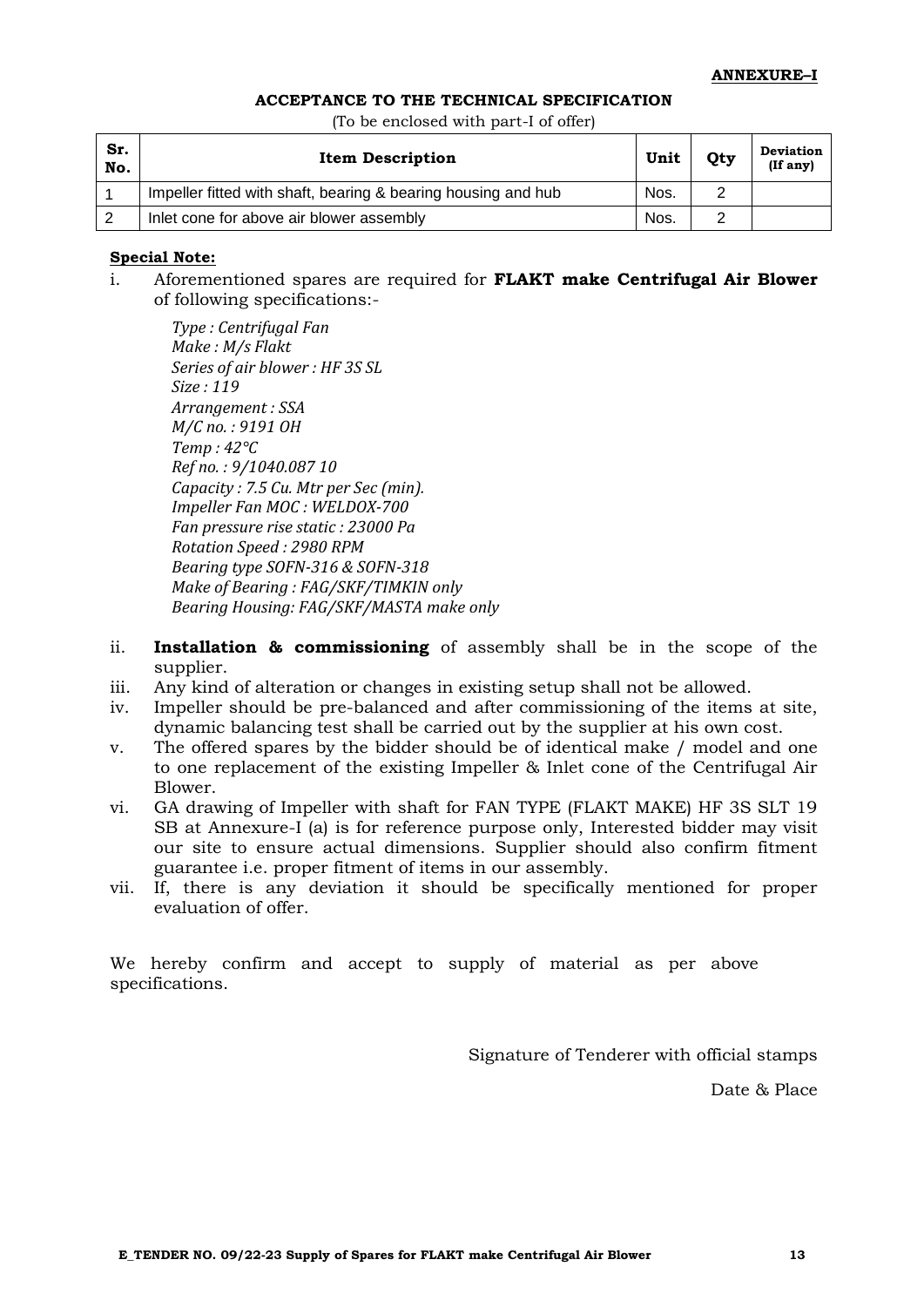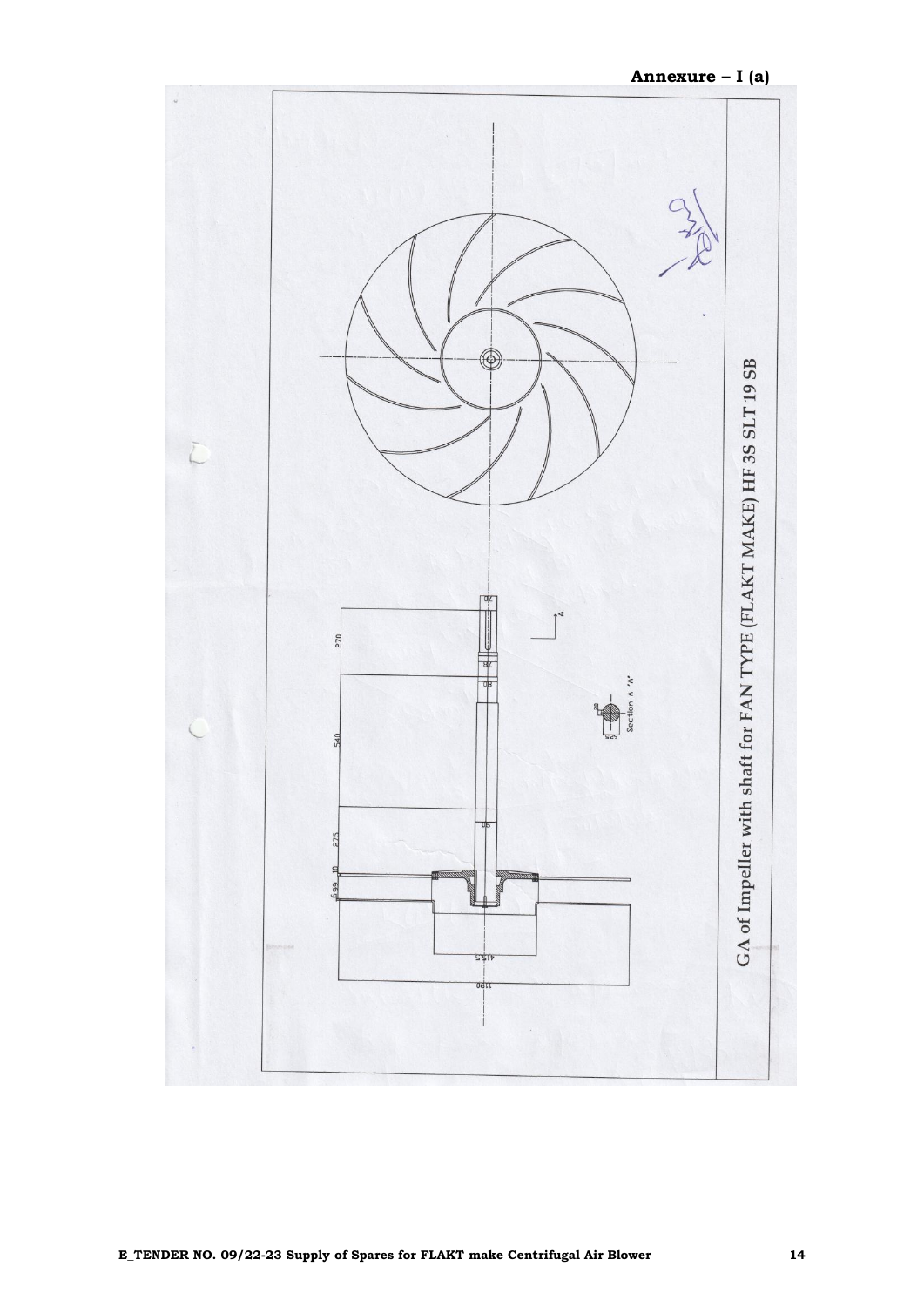**ANNEXURE–II**

# **GENERAL PROFILE OF TENDERER**

| $\mathbf{1}$   | Name & address of the          |         |         |         |  |
|----------------|--------------------------------|---------|---------|---------|--|
|                | tenderer with                  |         |         |         |  |
|                | Telephone No.,                 |         |         |         |  |
|                | Fax No.                        |         |         |         |  |
|                | e-mail address etc.            |         |         |         |  |
|                | Mobile No.                     |         |         |         |  |
| 2              | Date of establishment.         |         |         |         |  |
| 3              | Whether                        |         |         |         |  |
|                | Proprietor/Partnership/        |         |         |         |  |
|                | Company                        |         |         |         |  |
| $\overline{4}$ | Name of Owner/Partners/        |         |         |         |  |
|                | Directors with full address.   |         |         |         |  |
| 5              | Work Completion period for     |         |         |         |  |
|                | complete scope of work under   |         |         |         |  |
|                | tender                         |         |         |         |  |
| 6              | Annual turnovers in rupees for | 2020-21 | 2019-20 | 2018-19 |  |
|                |                                |         |         |         |  |
|                | last three years.              |         |         |         |  |
| $\overline{7}$ | PAN No.                        |         |         |         |  |
| 8              | GST No.                        |         |         |         |  |
| $\mathbf Q$    | Entrepreneurs memorandum       |         |         |         |  |
|                | no. as per MSMED Act 2006      |         |         |         |  |
|                | Nature of Activity             |         |         |         |  |
|                | (manufacturing/Service)        |         |         |         |  |
|                | Category of Enterprise:        |         |         |         |  |
|                | (Micro/ Small/ Medium)         |         |         |         |  |
| 10             | Banker details:                |         |         |         |  |
|                | Name                           |         |         |         |  |
|                | Branch No.                     |         |         |         |  |
|                | Address                        |         |         |         |  |
| 11             | Bank Account No.               |         |         |         |  |
| 12             | Type of $A/c$ : Saving /       |         |         |         |  |
|                | Current/CC/ any other          |         |         |         |  |
| 13             | IFSC code                      |         |         |         |  |
| 14             | Any other important            |         |         |         |  |
|                | information related to the     |         |         |         |  |
|                | tender requirement.            |         |         |         |  |

Signature of tenderer with official stamp

Date & Place: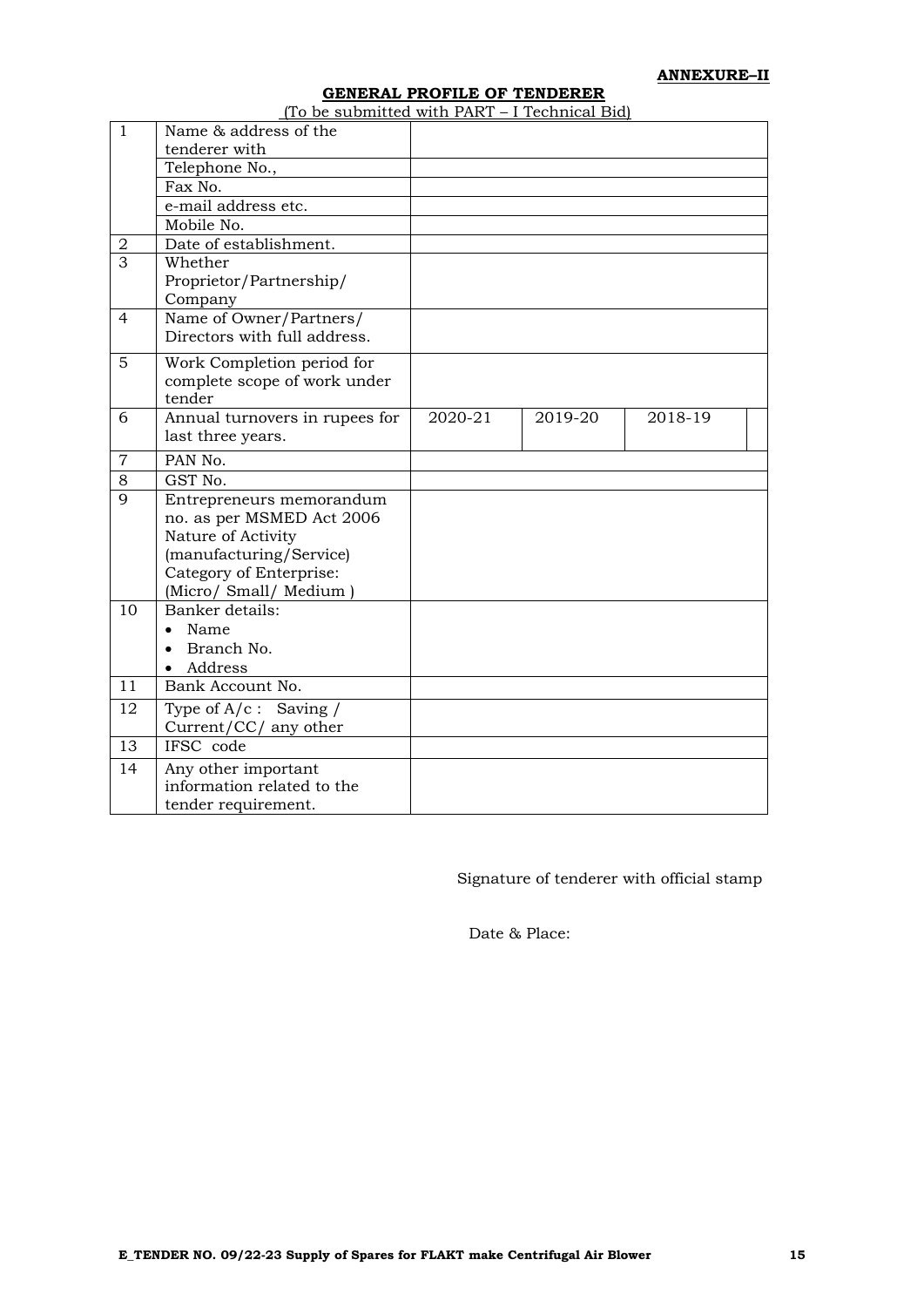#### **UNDERTAKING TOWARDS ACCEPTANCE OF ALL TERMS & CONDITIONS OF TENDER**

Name of Tenderer

#### **We confirm that all the terms & conditions of tender is acceptable to us except the following.**

Tenderer may stipulate here exceptions and deviations to the tender conditions, if considered unavoidable. In case the tenderer does not mention any information to the deviations in the below format & furnish it blank then it will be presumed that the tenderer is not offering/ putting any deviations to the tender terms & condition. Tenderer should mention the deviations, if any, at their own risk of rejection of their offer.

| SI.<br>No. | Tender<br>Clause no. | Requirement as per tender<br>clause | Offered<br>Deviation | condition/ |
|------------|----------------------|-------------------------------------|----------------------|------------|
|            |                      |                                     |                      |            |
|            |                      |                                     |                      |            |

Company may accept or not to accept the deviations put by the tenderer at its sole discretions. No claim on this will be entertained.

Note: Deviation to the tender terms, if any, mentioned any where else (i.e. in any other document will not be considered & accepted. RSMML will not entertain any claim of the tenderer on offered deviations mentioned anywhere else.

Signature of tenderer with official stamp

Date: Place: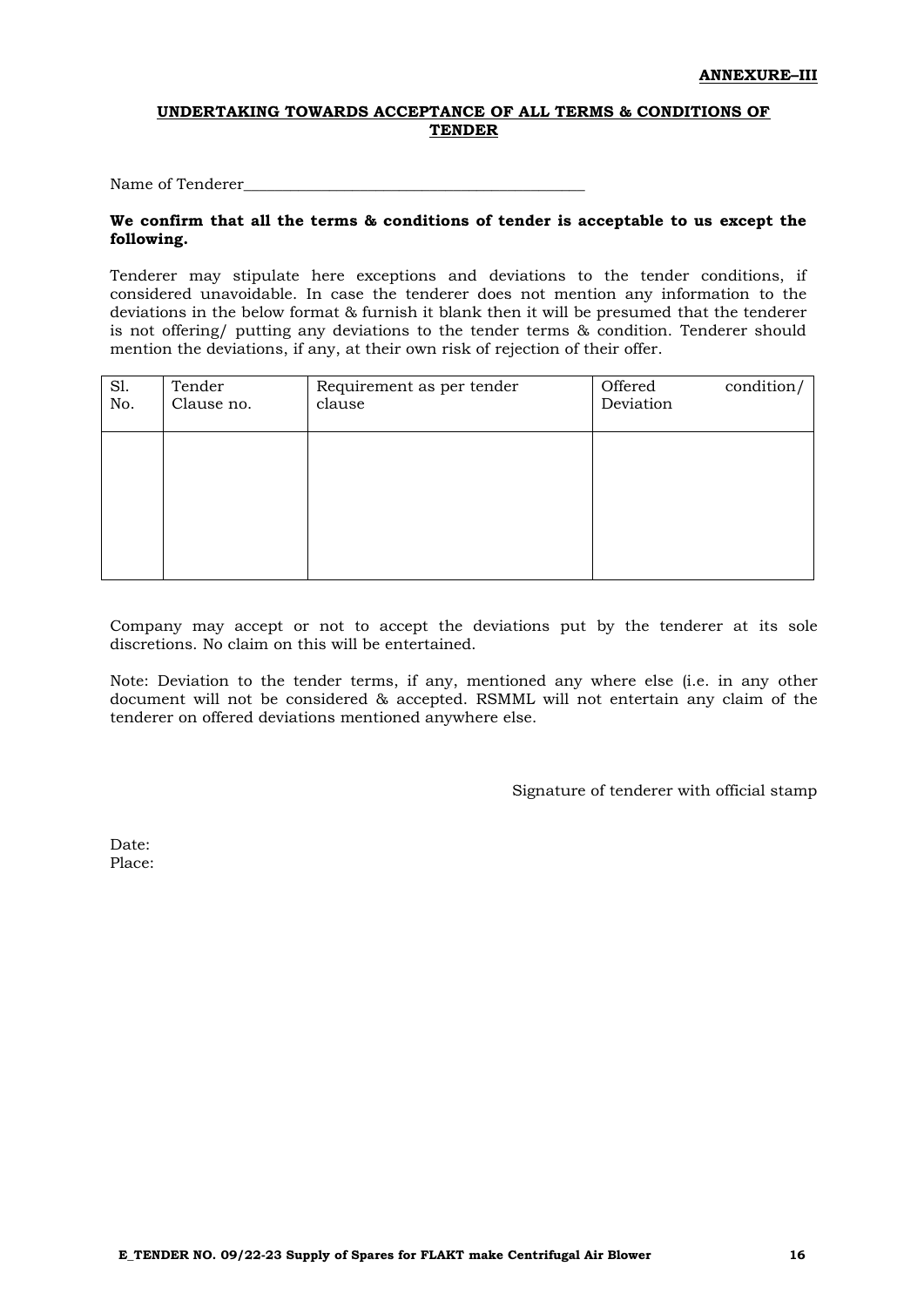#### **UNDERTAKING TOWARDS NON-SUSPENSION/NON-BANNING / GST.**

Name of the Tenderer: \_\_\_\_\_\_\_\_\_\_\_\_\_\_\_\_\_\_\_\_\_\_\_\_\_\_\_\_\_\_\_\_\_\_\_

We hereby declare that we have not been banned/suspended or de-listed by RSMML in past.

We undertake that ''as on date, no default has been made by us towards payment of GST and all returns up to the last date of submission of bid have been filed by us.''

Signature of Tenderer with official stamp

Place: Date: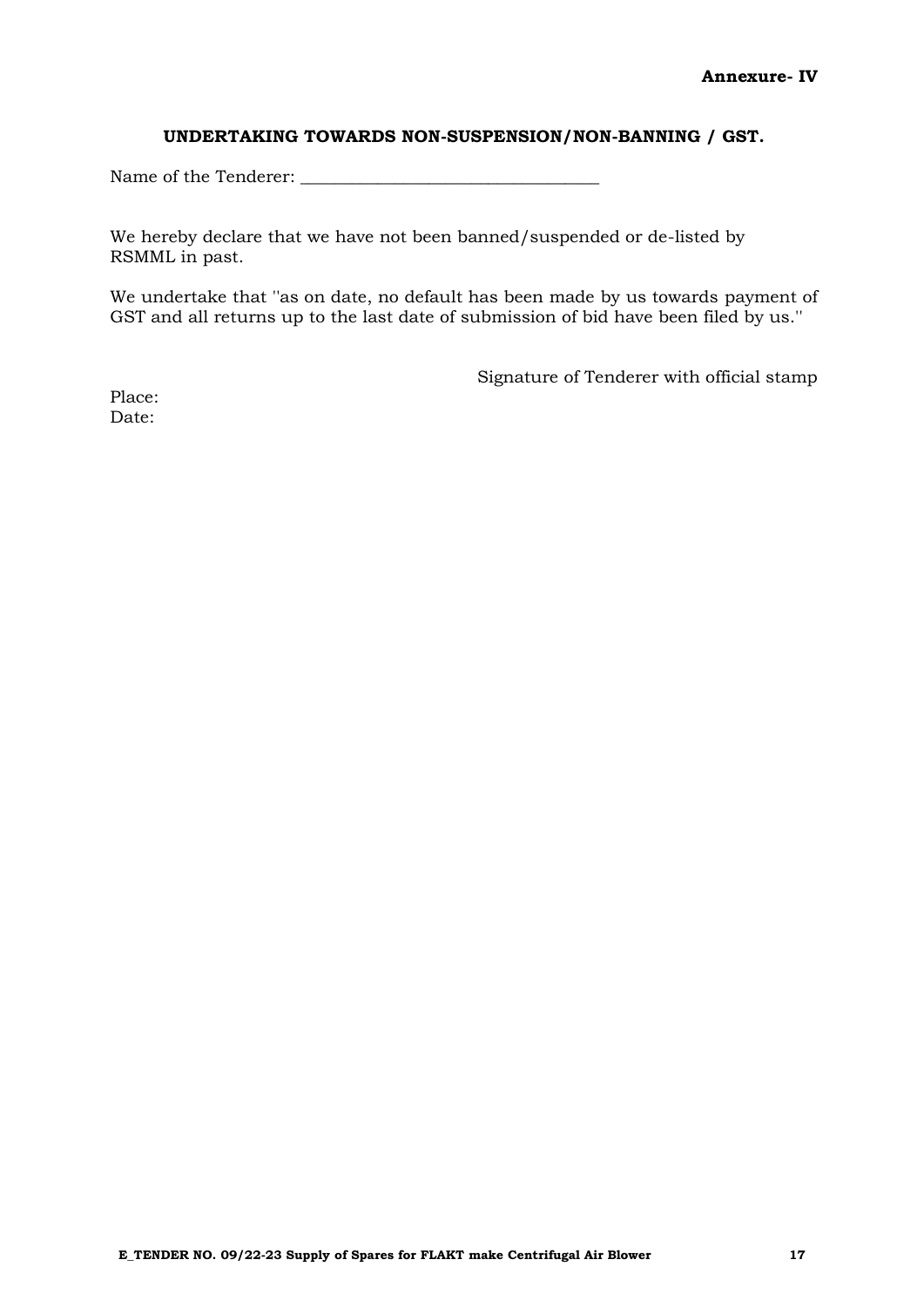# **Declaration for Registration under Micro, Small & Medium Enterprises Development Act, 2006.**

- I. Whether the tenderer is registered under Micro, Small & Medium Enterprises Development Act, 2006. \_\_\_\_\_\_\_\_\_\_\_\_\_\_\_\_\_\_\_\_(Yes/NO)
- II. If yes, please furnish the declaration given below.
- III. We (Name of tenderer\_\_\_\_\_\_\_\_\_\_\_\_\_\_\_\_\_\_\_\_\_\_\_\_\_\_\_\_\_\_\_\_\_\_\_\_\_\_\_\_\_\_\_\_), hereby declare that, our organization is registered under Micro, Small & Medium Enterprises Development Act, 2006 as \_\_\_\_\_\_\_\_\_\_\_\_ (Micro, Small & Medium) Enterprises having entrepreneurs Memorandum no. …………………….. and under category of ………….….( Manufacturer /Service).
- IV. Enclose attested copy of registration certificate.

Signature of tenderer with official stamp

Date: Place: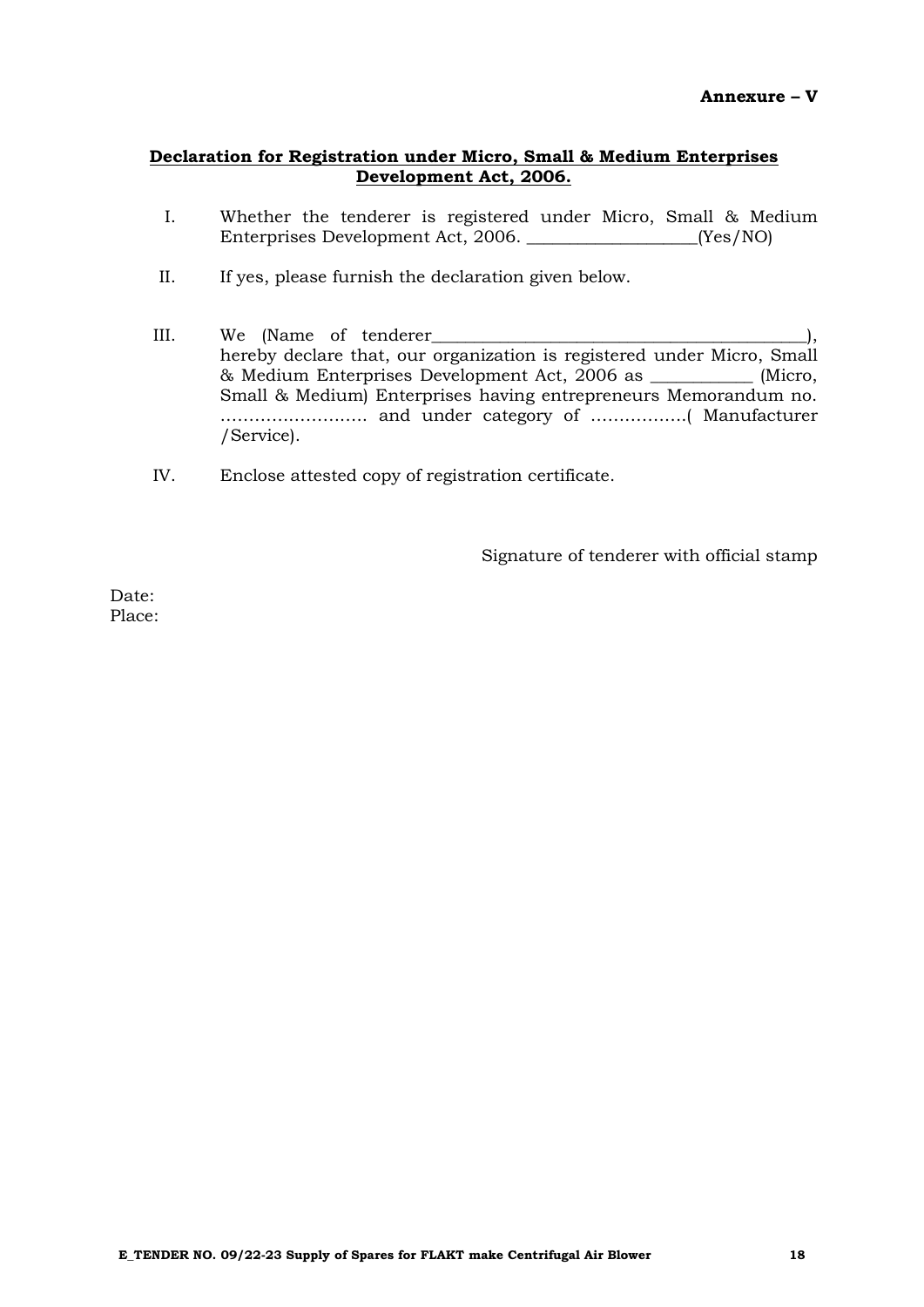# **DETAILS OF TAXES & DUTIES OFFERED IN PRICE BID**

Name of Tenderer\_\_\_\_\_\_\_\_\_\_\_\_\_\_\_\_\_\_\_\_\_\_\_\_\_\_\_\_\_\_\_\_\_\_\_\_\_\_\_\_\_\_\_\_

| <b>Particulars</b>         | % Rate considered in price bid        |
|----------------------------|---------------------------------------|
| Price Basis                | <b>** F.O.R. JHAMARKOTRA, UDAIPUR</b> |
| Freight Charges            | $(a)$ %                               |
| P & F Charges              | @96                                   |
| <b>CGST</b>                | $(a)$ %                               |
| <b>RGST</b>                | $(a)$ %                               |
| <b>IGST</b>                | $@ \dots . 96$                        |
| GST on any other component |                                       |
| i) Freight, Insurance      | $(a)$ %                               |
| ii) Any other charges      | $@ \dots 96$                          |
| Delivery Period            | Within 3 months                       |

**\*\*** Price Basis mentioned by tenderers other than F.O.R. Jhamarkotra Udaipur will not be accepted.

Signature of tenderer with official stamp

Date: Place: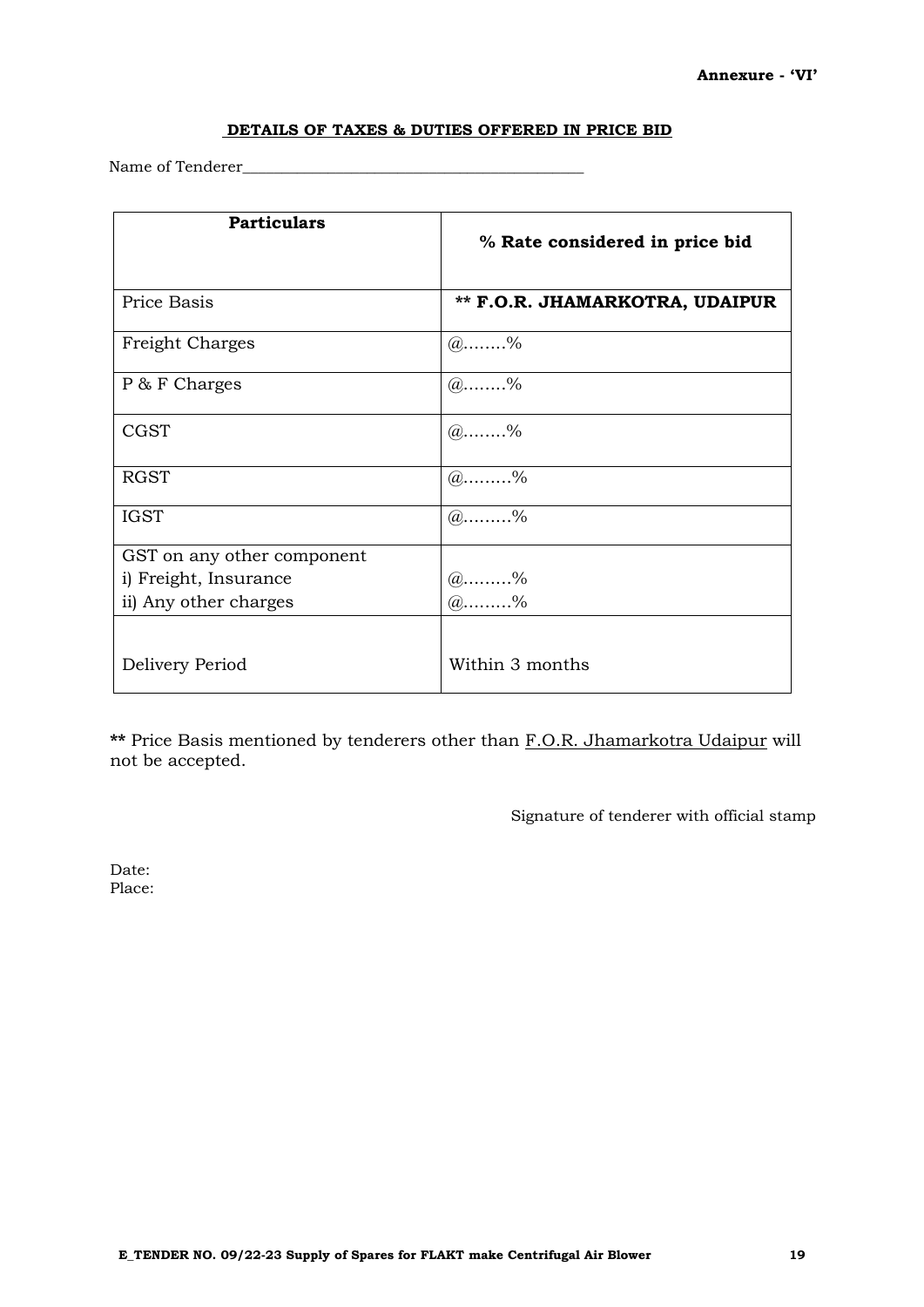# **DETAILS OF PAST EXPERIENCE**

{To be submitted with Part-1 of the offer (Techno- commercial part)

List of order(s) executed towards supply of similar type of material.

| Sr.<br>No. | Name & Address of<br>the Purchaser | Order no. &<br>Date | <b>Brief</b><br>Description | Value of<br>Work |
|------------|------------------------------------|---------------------|-----------------------------|------------------|
| 01         |                                    |                     |                             |                  |
| 02         |                                    |                     |                             |                  |
| 03         |                                    |                     |                             |                  |
| 04         |                                    |                     |                             |                  |

Signature of tenderer with official stamp

Date: Place:

Enclose: Supporting Document towards tenderer status, as above.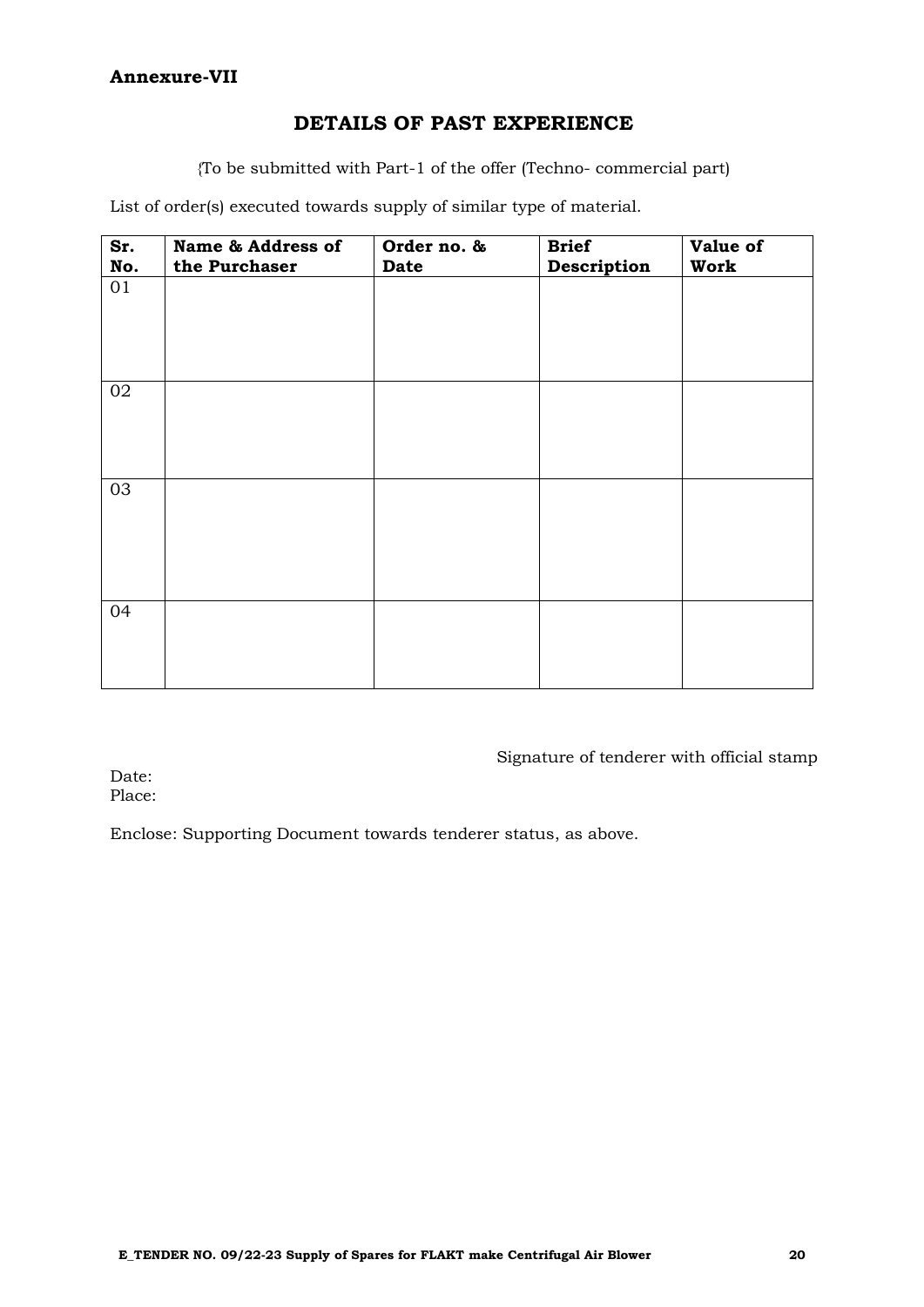# **DECLARATION BY TENDERER IN SUPPORT OF PQC**

I/We declare that-

- i. We are manufacturer / distributor / authorised dealer / bonafide dealers of **Centrifugal Air Blowers / Fans.** [Copy of valid proof / certificate shall be furnished]
- ii. We have supplied equivalent or higher rated capacity Centrifugal Air Blowers / Fans to end user parties. [Purchase Order copies regarding past executed above supplied work shall be submitted]

If this declaration is found to be incorrect then without prejudice to any other action that may be taken, my/our bid security/security deposit may be forfeited in full and the tender if any to the extent accepted may be cancelled.

Signature of tenderer with official stamp

Date: Place: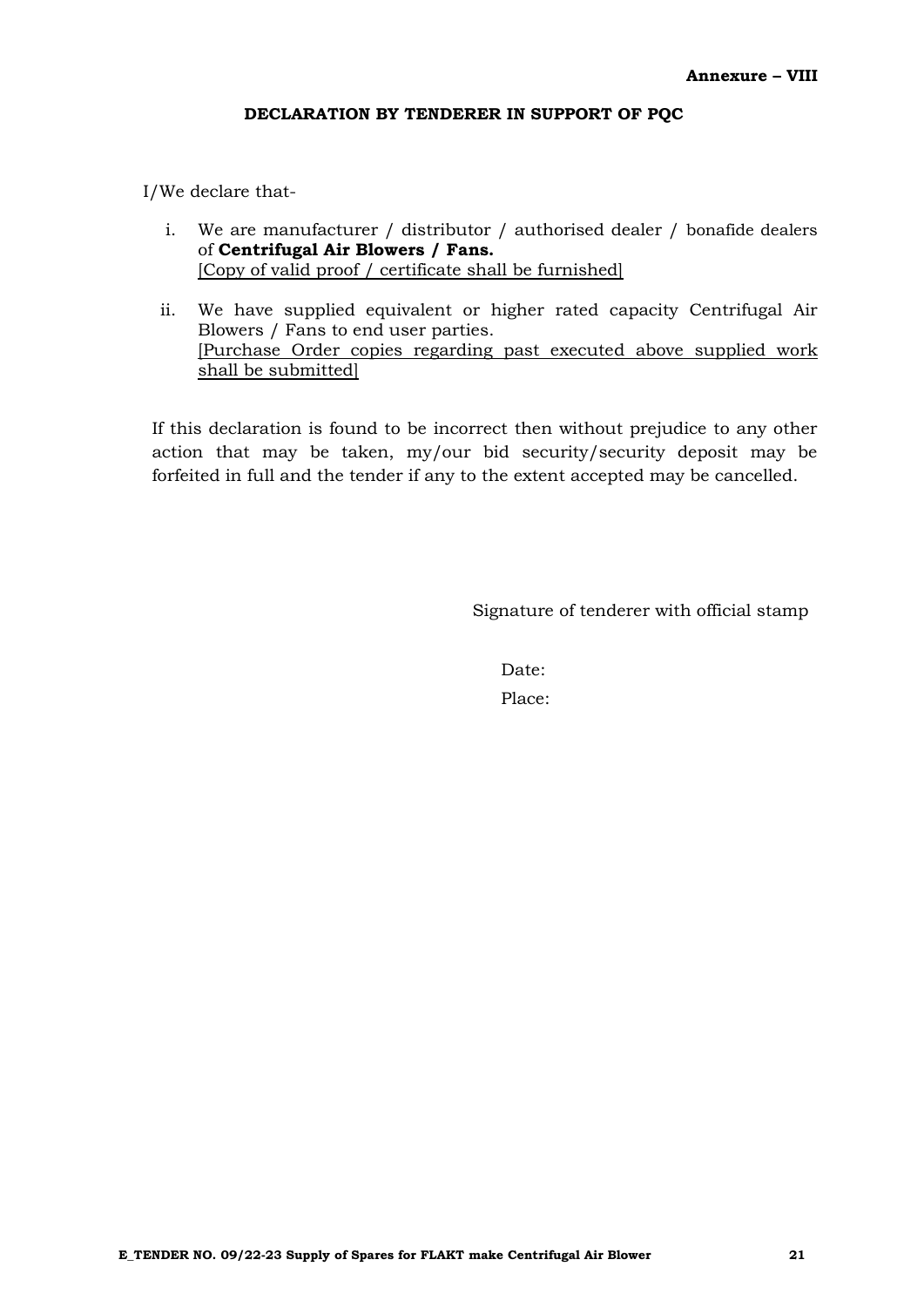#### **Compliance with the Code of Integrity and No Conflict of Interest**

(To be submitted - part – I of the offer)

Any person participating in a procurement process shall –

- a) Not offer any bribe, reward or gift or any material benefit either directly or indirectly in exchange for an unfair advantage in procurement process or to otherwise influence the procurement process;
- b) Not misrepresent or omit that misleads or attempts to mislead so as to obtain a financial or other benefit or avoid an obligation;
- c) Not indulge in any collusion, Bid rigging or anti-competitive behaviour to impair the transparency, fairness and progress of the procurement process;
- d) Not misuse any information shared between the procuring Entity and the Bidders with an intent to gain unfair advantage in the procurement process;
- e) Not indulge in any coercion including impairing or harming or threatening to do the same, directly or indirectly, to any party or to its property to influence the procurement process;
- f) Not obstruct any investigation or audit of a procurement process;
- g) Disclose conflict of interest, if any, and
- h) Disclose any previous transgressions with any Entity in India or any other country during the last three years or any debarment by any other procuring entity.

#### **Conflict of Interest:-**

The Bidder participating in a bidding process must not have a Conflict of Interest.

A Conflict of Interest is considered to be a situation in which a party has interests that could improperly influence that party's performance of official duties or responsibilities, contractual obligations, or compliance with applicable laws and regulations.

- i) A Bidder may be considered to be in Conflict of Interest with one or more parties in a bidding process if, including but not limited to:
	- a) Have controlling partners/shareholders in common; or
	- b) Receive or have received any direct or indirect subsidy from any of them; or
	- c) Have the same legal representative for purposes of the bid; or
	- d) Have a relationship with each other, directly or through common third parties, that puts them in a position to have access to information about or influence on the bid of another Bidder, or influence the decisions of the Procuring Entity regarding the bidding process; or
	- e) The Bidder participates in more than one bid in a bidding process. Participation by a Bidder in more than one bid will result in the disqualification of all bids in which the Bidder is involved. However, this does not limit the inclusion of the same subcontractor, not otherwise participating as a Bidder, in more than one bid; or
	- f) The Bidder or any of its affiliates participated as a consultant in the preparation of the design or technical specifications of the Goods, Works or Services that are the subject of the bid; or
	- g) Bidder or any of its affiliates has been hired (or is proposed to be hired) by the Procuring Entity as engineer-in-charge/consultant for the contract.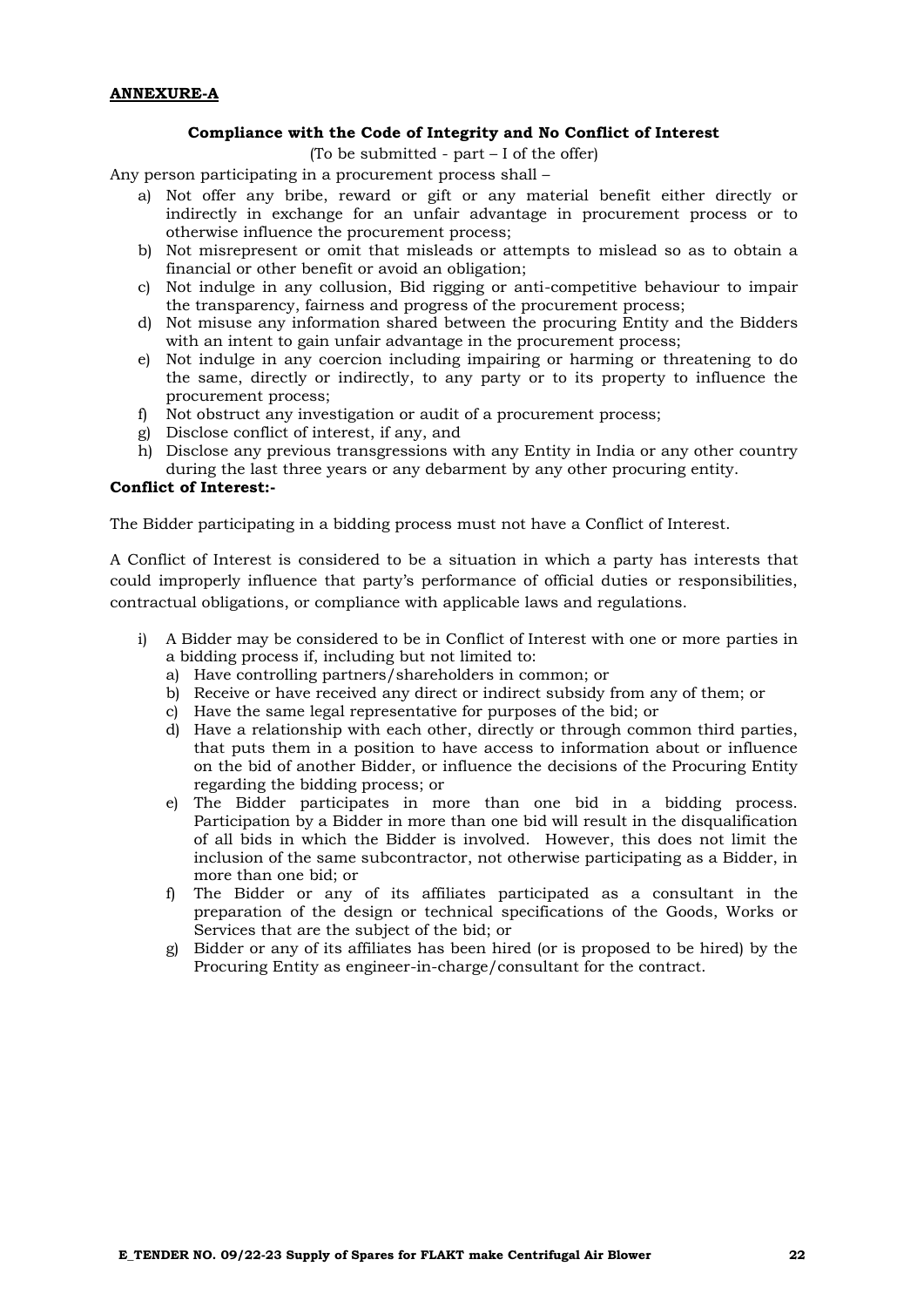# **Declaration by the Bidder regarding qualifications Declaration by the Bidder** (To be submitted - part – I of the offer)

In relation to my/our Bid submitted to ……………………………………….for procurement of …………………………………………………….in response to their Notice Inviting Bids No……………… dated ……………………I/we hereby declare under Section 7 of Rajasthan Transparency in Public Procurement Act 2012, that :

- 1. I/we possess the necessary professional, technical, financial and managerial resources and competence required by the Bidding Document issued by the Procuring Entity;
- 2. I/we have fulfilled my/our obligation to pay such of the taxes payable to the Union and the State Government or any local authority as specified in the Bidding Document;
- 3. I/we are not insolvent, in receivership, bankrupt or being wound up, not have my/our affairs administered by a court or a judicial officer, not have my/our business activities suspended and not the subject of legal proceedings for any of the foregoing reasons;
- 4. I/we do not have, and our directors and officers not have been convicted of any criminal offence related to my/our processional conduct or the making of false statements or misrepresentations as to my/our qualifications to enter into a procurement contract within a period of three years preceding the commencement of this procurement process, or not have been otherwise disqualified pursuant to debarment proceedings;
- 5. I/we do not have a conflict of interest as specified in the Act, Rules and the Bidding Document, which materially affects fair competition;

Date: Signature of bidder Place: Name: Name: Name: Name: Name: Name: Name: Name: Name: Name: Name: Name: Name: Name: Name: Name: Name: Name: Name: Name: Name: Name: Name: Name: Name: Name: Name: Name: Name: Name: Name: Name: Name: Name: Name: Name: Designation: Address: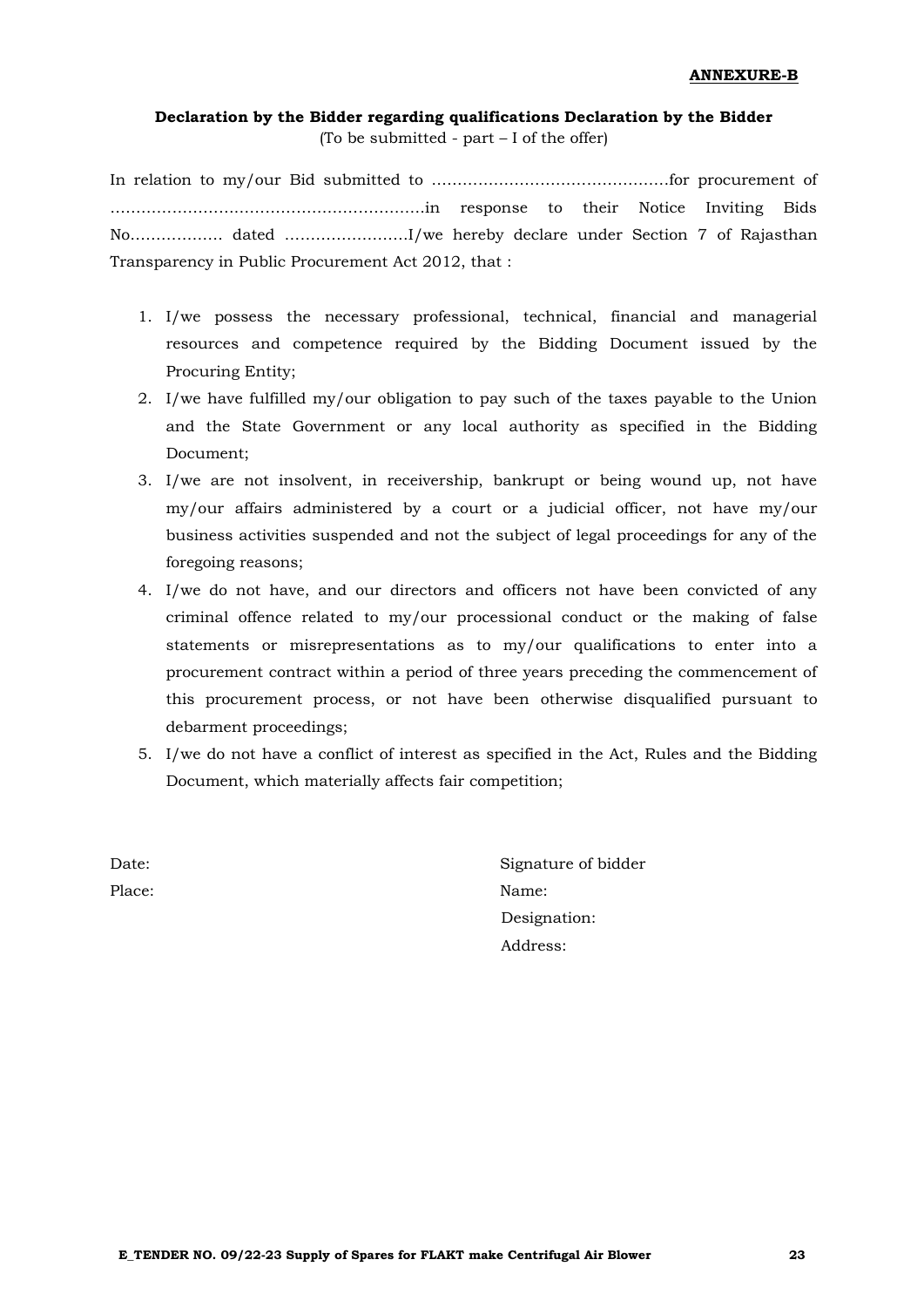#### **Grievance Redress during Procurement Process**

(To be submitted - part – I of the offer)

The designation and address of the First Appellate Authority is: Mines Dept, GOR The designation and address of the Second Appellate Authority is: Finance Dept., GOR

- 1. **Filing an appeal :** If any Bidder or prospective bidder is aggrieved that any decision, action or omission of the Procuring Entity is in contravention to the provisions of the Act or the Rules or the Guidelines issued there under, he may file an appeal to First Appellate Authority, as specified in the Bidding Document within a period of ten days from the date of such decision or action, omission, as the case may be clearly giving the specific ground or grounds on which he feels aggrieved: Provided that after the declaration of a Bidder as successful the appeal may be filed only by a Bidder who has participated in the procurement proceedings: Provided further that in case a Procuring Entity evaluates the technical bids before the opening of the financial Bids, an appeal related to the matter of Financial Bids may be filed only by a Bidder whose Technical Bid is found to be acceptable.
- 2. The officer to whom an appeal is filed under para (1) shall deal with the appeal as expeditiously as possible and shall endeavor to dispose it of within thirty days from the date of the appeal.
- 3. If the officer designated under para (1) fails to dispose of the appeal filed within the period specified in para (2) or if the Bidder or prospective bidder or the Procuring Entity is aggrieved by the order passed by the First Appellate Authority, the bidder or prospective bidder or the Procuring Entity, as the case may be, may file a second appeal to Second Appellate Authority specified in the Bidding Document in this behalf within fifteen days from the expiry of the period specified in para (2) or of the date of receipt of the order passed by the First Appellate Authority, as the case may be.
- 4. **Appeal not to lie in certain cases :** No appeal shall lie against any decision of the Procuring Entity relating to the following matters, namely:
	- a. Determination of need of procurement;<br>b. Provisions limiting participation of Bidd
	- b. Provisions limiting participation of Bidders in the Bid process;
	- c. The decision of whether or not to enter into negotiations ;
	- d. Cancellation of a procurement process;
	- e. Applicability of the provisions of confidentiality.

#### 5. **Form of Appeal**

- a. An appeal under para (1) or (3) above shall be in the annexed form along-with as many copies as there are respondents in the appeal;
- b. Every appeal shall be accompanied by an order appealed against, if any, affidavit verifying the facts stated in the appeal and proof of payment of fee.
- c. Every appeal may be presented to First Appellate Authority or Second Appellate Authority, as the case may be, in person or through registered post or authorized representative.

#### 6. **Fee for filing appeal**

- a. Fee for the first appeal shall be rupees two thousand five hundred and for second appeal shall be rupees ten thousand, which shall be non-refundable.
- b. The fee shall be paid in the form of bank demand draft or bankers' cheque of a Scheduled Bank in India payable in the name of Appellate Authority concerned.

#### 7. **Procedure for disposal of appeal**

- a. The First Appellate Authority or Second Appellate Authority, as the case may be, upon filing of appeal, shall issue notice accompanied by copy of appeal, affidavit and documents, if any, to the respondents and fix date of hearing.
- b. On the date fixed for hearing, the First Appellate Authority or Second Appellate Authority , as the case may be, shall –
- c. Hear all the parties to appeal present before him; and
- d. Peruse or inspect documents, relevant records or copies thereof relating to the matter.
- e. After hearing the parties, perusal or inspection of documents and relevant records or copies thereof relating to the matter, the Appellate Authority concerned shall pass an order in writing and provide the copy of order to the parties to appeal free of cost.
- f. The order passed under sub-clause (c) above shall also be placed on the State Public Procurement Portal.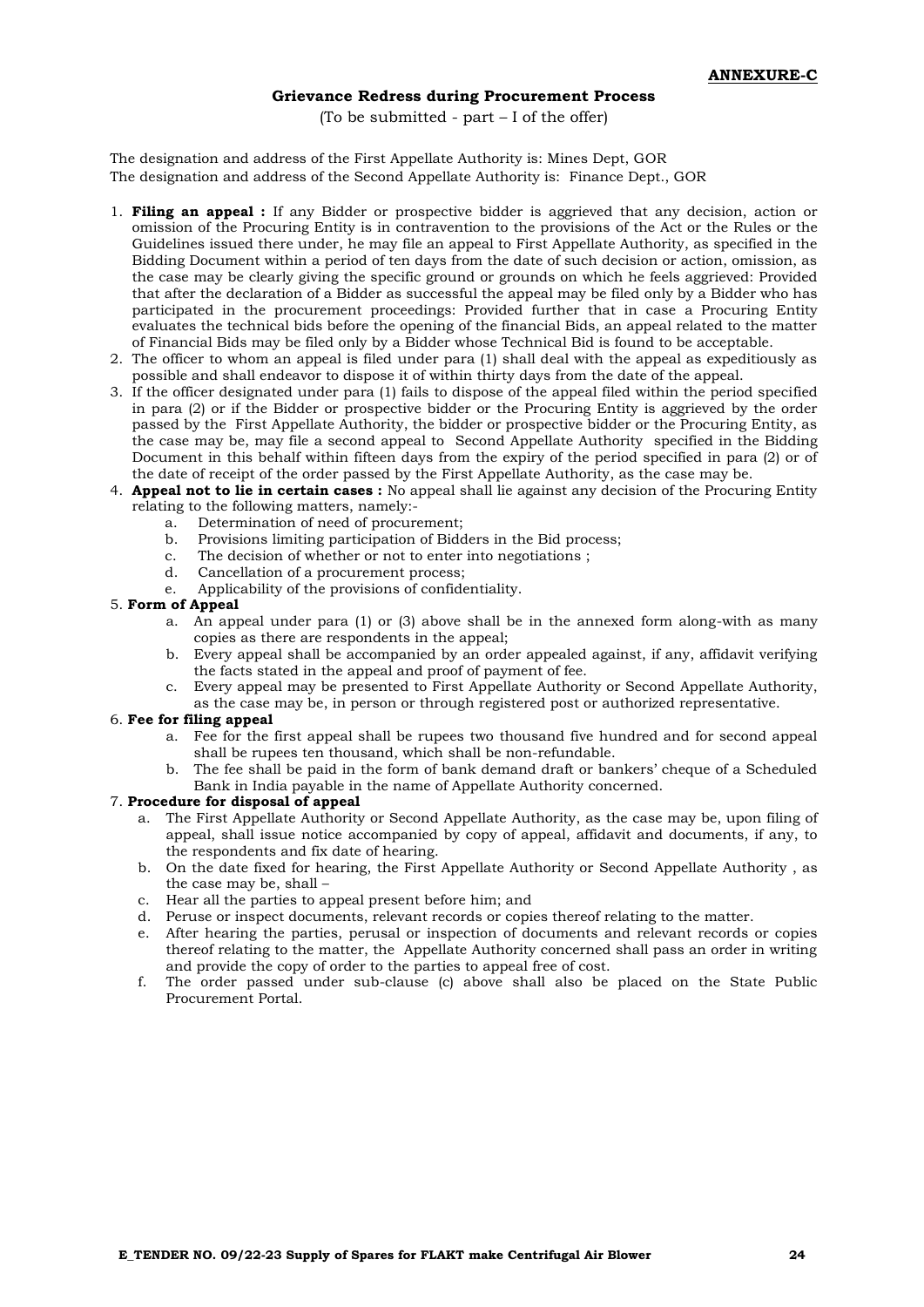**(See rule 83)**

#### **Memorandum of Appeal under the Rajasthan Transparency in Public Procurement, Act 2012**

(To be submitted - part  $-I$  of the offer)

Appeal No……………… of ……………………….

Before the ………………………………………………( First /Second Appellate Authority)

- 1. Particulars of appellant :
	- (i) Name of the appellant :
	- (ii) Official address, if any:
	- (iii) Residential address:
- 2. Name and address of the respondent(s) :
	- (i)
	- (ii)
	- (iii)
	-
- 3. Number and date of the order appealed against and name and designation of the officer/authority who passed the order (enclose copy), or a statement of a decision, action or omission of the Procuring Entity in contravention to the provisions of the Act by which the appellant is aggrieved:
- 4. If the Appellant proposes to be represented by a representative, the name and postal address of the representative :
- 5. Number of affidavits and documents enclosed with the appeal :
- 6. Ground of appeal:…………………………………………………………………………….. …………………………………………………………………………………………………………… …………………………………………………………………………………………………………… ……………………………………..(Supported by an affidavit) 7. Prayer:…………………………………………………………………………………………………… …………………………………………………………………………………

Appellant's signature :

Place:

Date: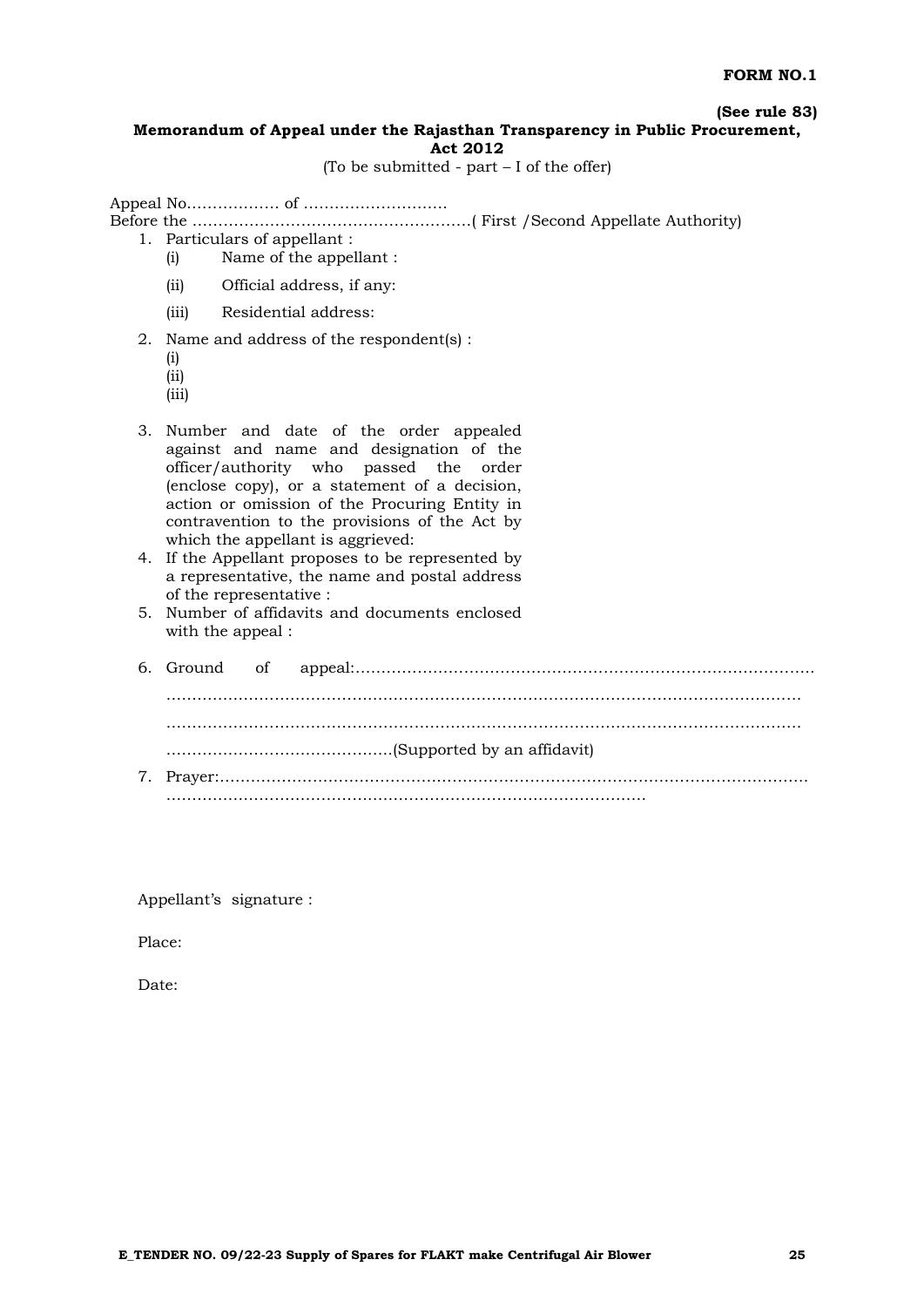#### **Additional Conditions of Contract**

(To be submitted - part  $-I$  of the offer)

- **1. Correction of arithmetical errors :** Provided that a Financial Bid is substantially responsive, the Procuring Entity will correct arithmetical errors during evaluation of Financial Bids on the following basis:
- i) if there is a discrepancy between the unit price and the total price that is obtained by multiplying the unit price and quantity, the unit price shall prevail and the total price shall be corrected, unless in the opinion of the Procuring Entity there is an obvious misplacement of the decimal point in the unit price, in which case the total price as quoted shall govern and the unit price shall be corrected;
- ii) If there is an error in a total corresponding to the addition or subtraction of sub totals, the subtotals shall prevail and the total shall be corrected; and
- iii) If there is a discrepancy between words and figures, the amount in words shall prevail, unless the amount expressed in words is related to an arithmetic error, in which case the amount in figures shall prevail subject to (i) and (ii) above. If the Bidder that submitted the lowest evaluated bid does not accept the correction of errors, its bid shall be disqualified and its Bid Security shall be forfeited or its Bid Securing Declaration shall be executed.
- 2. **Procuring Entity's Right to Vary Quantities: At** the time of award of contract, the quantity of Goods, works or services originally specified in the Bidding Document may be increased or decreased by a specified percentage, but such increase or decrease shall not exceed twenty percent, of the quantity specified in the Bidding Document. It shall be without any change in the unit price or other terms and conditions of the bid and the conditions of contract. If the Procuring Entity does not procure any subject matter of procurement or procures less than the quantity in the Bidding Document due to change in circumstances, the bidder shall not be entitled for any claim or compensation except otherwise provided in the conditions of contract. In case of procurement of goods or services, additional quantity may be procured by placing a repeat order on the rates and conditions of the original order. However, the additional quantity shall not be more than 50% of the value of goods of the original contract and shall be within one month from the date of expiry of last supply. If the supplier fails to do so, Procuring Entity shall be free to arrange for the balance supply by limited bidding or otherwise and the extra cost incurred shall be recovered from the supplier.

Dividing quantities among more than one bidder at the time of award (In case of procurement of goods): As a general rule all the quantities of the subject matter of procurement shall be procured from the bidder, whose bid is accepted. However, when it is considered that the quantity of the subject matter of procurement to be procured is very large and it may not be in the capacity of the bidder, whose bid is accepted, to deliver the entire quantity or when it is considered that the subject matter of procurement to be procured is of critical and vital nature, in such cases, the quantity may be divided between the bidder, whose bid is accepted and the second lowest bidder or even more bidders in that order, in a fair, transparent and equitable manner at the rates of the bidder, whose bid is accepted.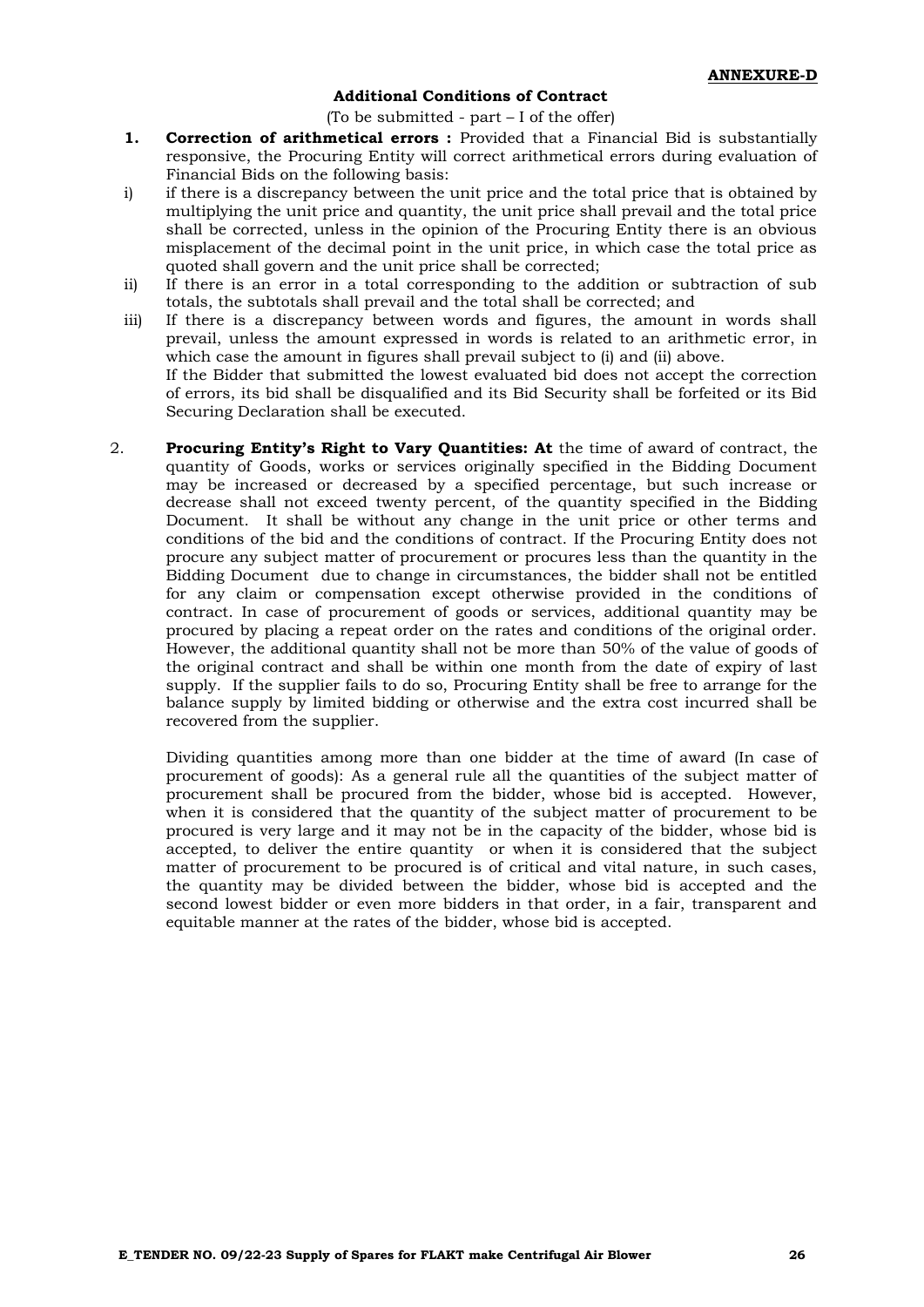(Apply in Duplicate) **Application by MSME for Purchase Preference in Procurement of Goods**

To,

The General Manager DIC, District ……………….

1. Name of Applicant with Post:

- 
- 2. Permanent Address:<br>3. Contact Details: Contact Details:
- a. Telephone No.:
- b. Mobile No.:
- c. Fax No.:
- d. Email Address:
- 4. Name of micro & small enterprise:
- 5. Office Address:
- 6. Address of Work Place:
- 7. No. & Date of Entrepreneurs Memorandum-II/Udyog Aadhaar Memorandum: (enclose photo copy):
- 8. Products which Entrepreneurs Memorandum-II/Udyog Aadhaar Memorandum availed:
- 9. Products which are at present being produced by the enterprise:
- 10. Products for which purchase preference has been applied for:
- 11. Production capacity as per Capacity Assessment Certificate (enclose photocopy of Capacity Assessment Certificate):

| Serial | Product | <b>Product Production Capacity</b> |       |  |
|--------|---------|------------------------------------|-------|--|
| No.    |         | Quantity                           | Value |  |
|        |         |                                    |       |  |
|        |         |                                    |       |  |
|        |         |                                    |       |  |
| ◠      |         |                                    |       |  |
|        |         |                                    |       |  |

12. List of Plant & Machinery installed:

| Serial<br>No. | Name of Plant & Quantity<br>Machinery | Value |
|---------------|---------------------------------------|-------|
|               |                                       |       |
|               |                                       |       |
| ာ             |                                       |       |
|               |                                       |       |

13. List of Testing Equipment's installed:

| Serial | Name of Testing | Quantity | Value |
|--------|-----------------|----------|-------|
| No.    | Equipment's     |          |       |
|        |                 |          |       |
|        |                 |          |       |
| റ      |                 |          |       |
|        |                 |          |       |

14. Benefits availed in last financial year and current financial

year: a. Benefits depositing Bid Security and Performance

Security: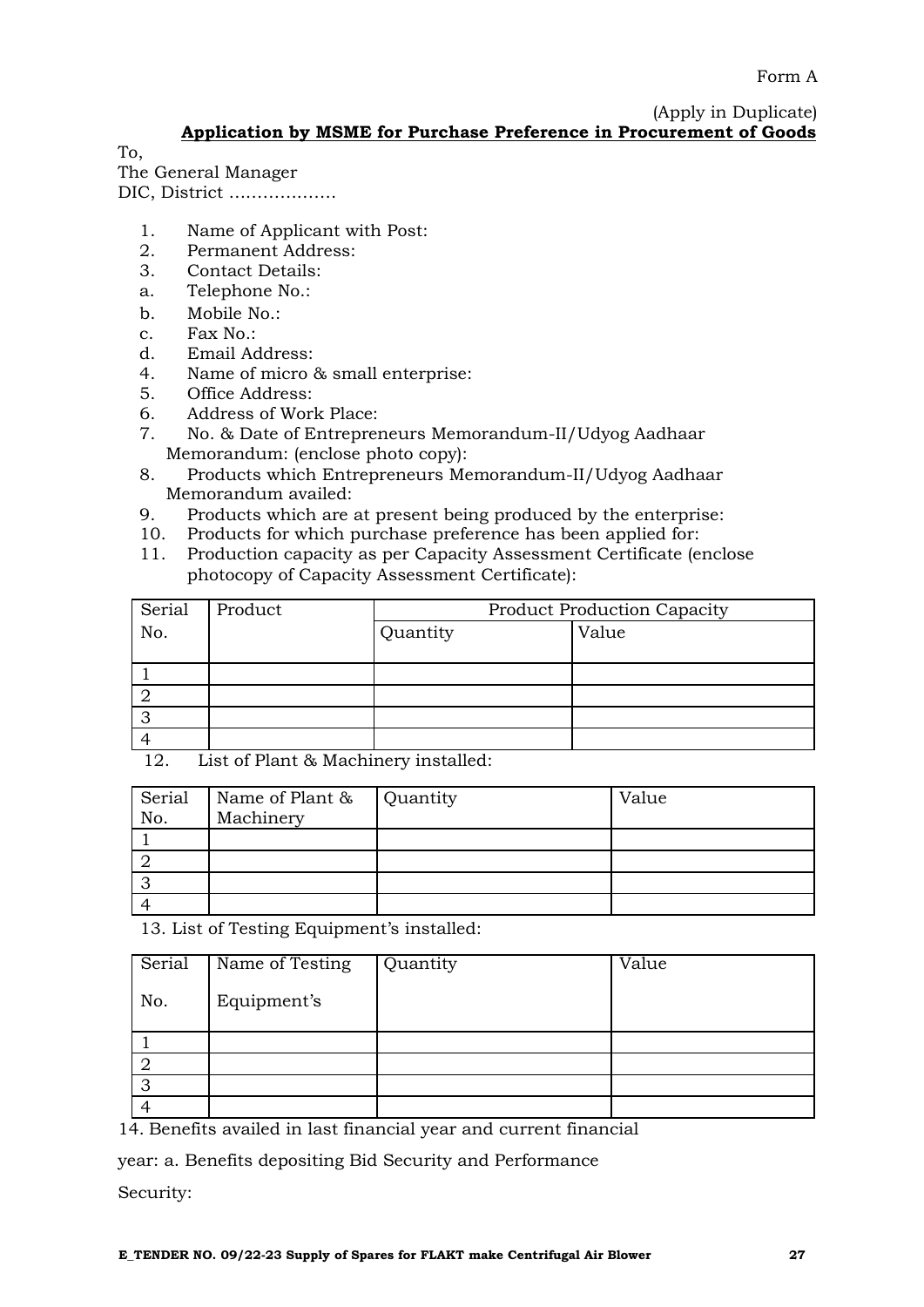| Last Financial Year |          |                         | Current Financial Year |                         |  |
|---------------------|----------|-------------------------|------------------------|-------------------------|--|
| Department   Bid    | Security | Performance<br>Security | <b>Bid</b><br>Security | Performance<br>Security |  |
|                     |          |                         |                        |                         |  |

b. Details of Supply orders received:

| Last Financial Year |                                  |                                                                  | Current Financial<br>Year      |                                          |                                                      |                                |
|---------------------|----------------------------------|------------------------------------------------------------------|--------------------------------|------------------------------------------|------------------------------------------------------|--------------------------------|
| Department No. &    | purcha<br><sub>se</sub><br>order | Amount<br>Date of   for which  <br>purchase<br>order<br>received | Amount<br>of goods<br>supplied | No. $\&$<br>Date of<br>purchase<br>order | Amount<br>for which<br>purchase<br>order<br>received | Amount<br>of goods<br>supplied |
|                     |                                  |                                                                  |                                |                                          |                                                      |                                |

I declare that the above all facts given in the application are correct and my enterprise is producing the items mentioned in column No. 10.

Date

Signature

(Name of the applicant along with seal of post)

Office of the District Industries Centre \_\_\_\_\_\_\_\_\_\_\_\_\_\_\_\_\_\_\_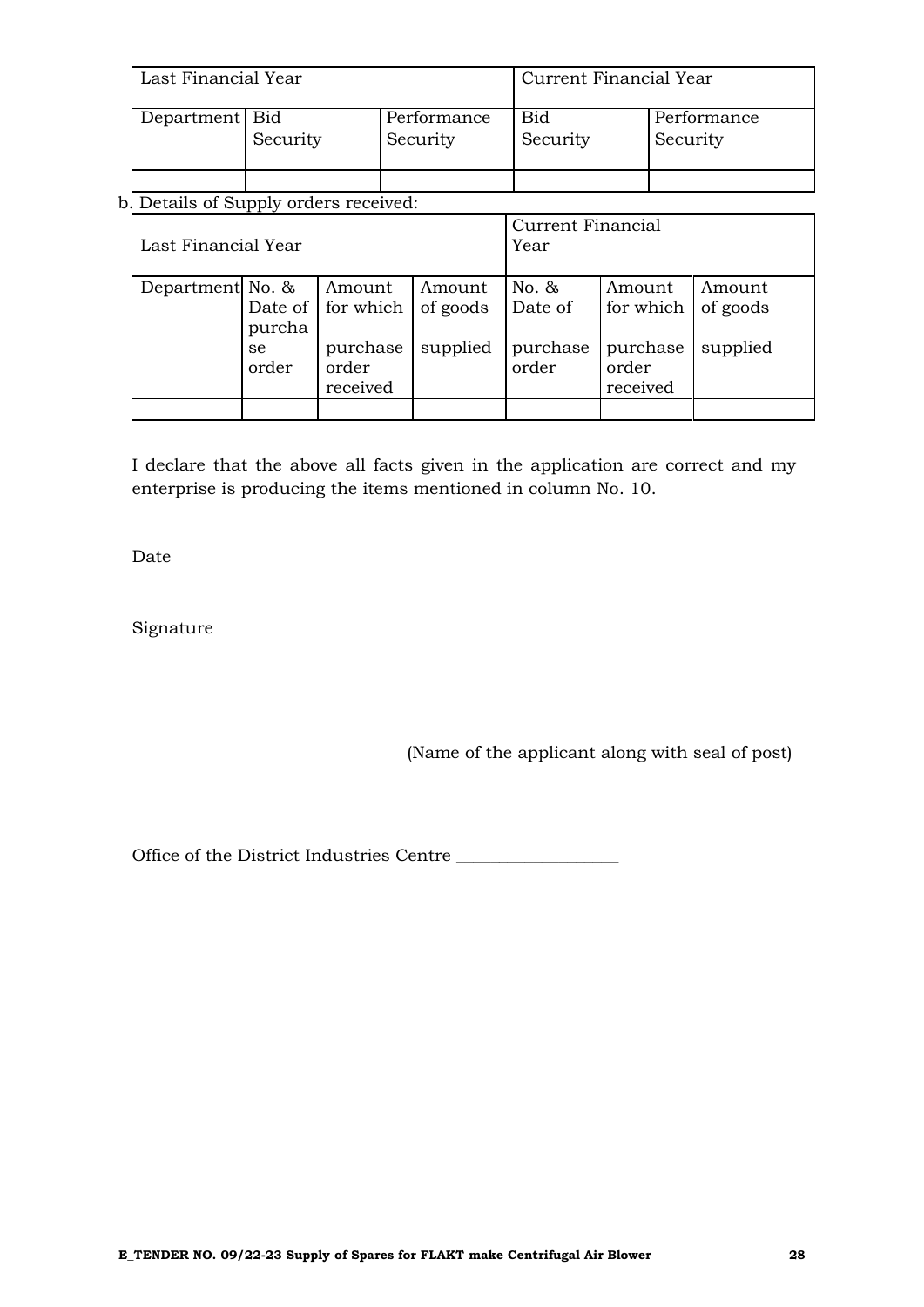# **CERTIFICATE**

File No. \_\_\_\_\_\_\_\_\_\_\_\_\_\_\_\_\_\_\_\_\_\_\_

 $Date$   $\qquad \qquad$ 

It is certified that M/s \_\_\_\_\_\_\_\_\_\_\_\_\_\_\_\_\_\_\_\_\_\_\_\_\_\_\_\_\_\_\_\_was inspected by \_\_\_\_\_\_\_\_\_\_\_\_\_\_\_\_\_\_\_\_\_\_\_\_\_on dated \_\_\_\_\_\_\_\_\_\_ and the facts mentioned by the enterprise are correct as per the record shown by the applicant. The enterprise is eligible for Purchase Preference under this notification.

The certificate is valid for one year from the date of its issue.

Office Seal Signature

(Full Name of the Officer)

General Manager

District Industries Centre

Rubber Seal/Stamp

Enclosure-

- (1) Application
- (2)

(3)